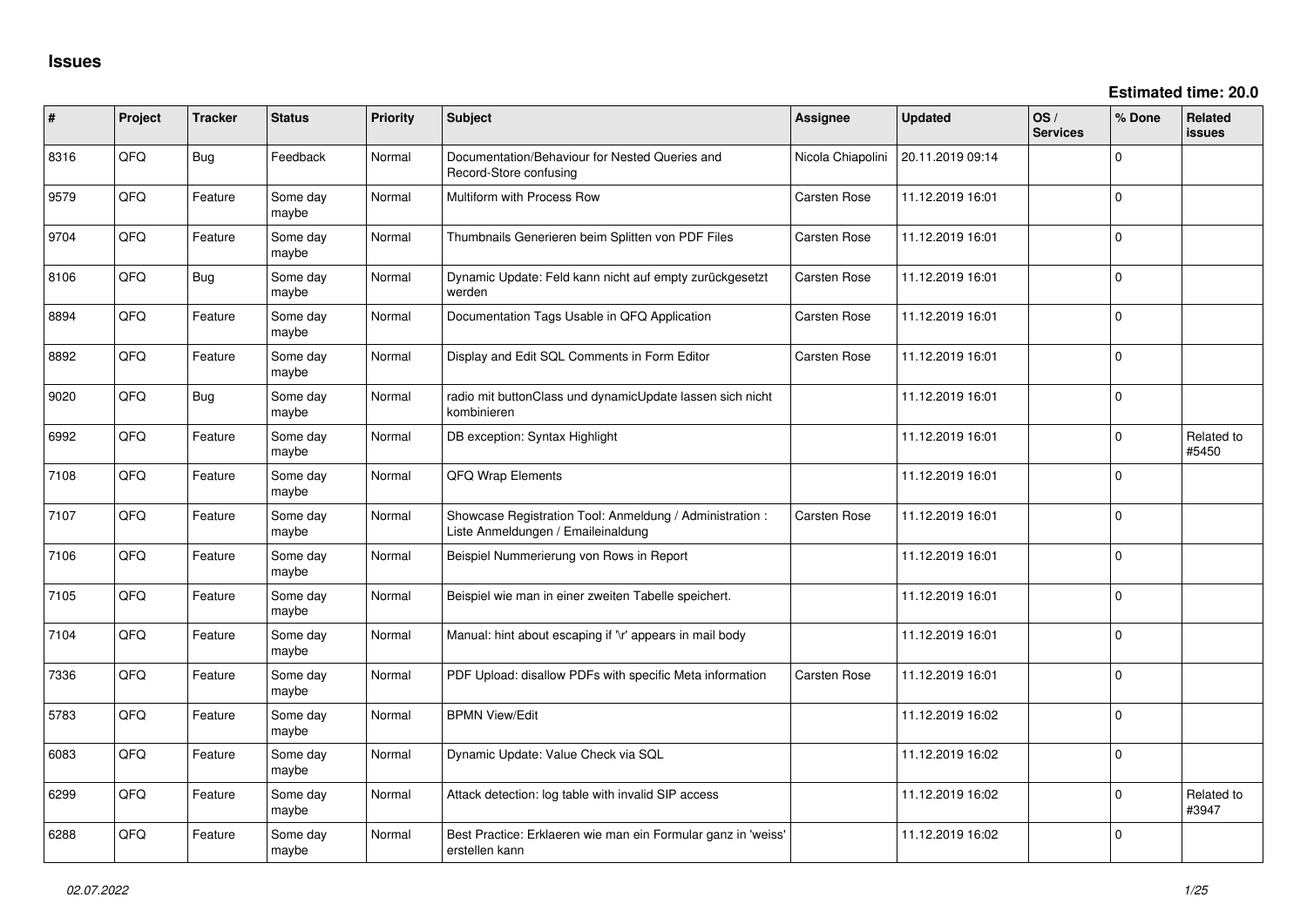| #    | Project | <b>Tracker</b> | <b>Status</b>     | <b>Priority</b> | <b>Subject</b>                                                                                                                | <b>Assignee</b> | <b>Updated</b>   | OS/<br><b>Services</b> | % Done      | Related<br>issues   |
|------|---------|----------------|-------------------|-----------------|-------------------------------------------------------------------------------------------------------------------------------|-----------------|------------------|------------------------|-------------|---------------------|
| 6515 | QFQ     | Feature        | Some day<br>maybe | Normal          | Formular: Felder dynamisch ein/ausblenden                                                                                     |                 | 11.12.2019 16:02 |                        | $\Omega$    |                     |
| 6715 | QFQ     | Feature        | Some day<br>maybe | Normal          | Code-Refactoring: dbArray vereinheitlichen                                                                                    | Carsten Rose    | 11.12.2019 16:02 |                        | $\mathbf 0$ |                     |
| 4349 | QFQ     | Feature        | Some day<br>maybe | Normal          | link download: downloaded external URL to<br>deliver/concatenate - check mimetipe and handle it correctly                     | Carsten Rose    | 11.12.2019 16:02 |                        | $\mathbf 0$ |                     |
| 4442 | QFQ     | Feature        | Some day<br>maybe | Normal          | Special Column Name: _link - new symbol G (Glyph) to<br>choose any available symbol                                           |                 | 11.12.2019 16:02 |                        | $\Omega$    |                     |
| 4441 | QFQ     | Bug            | Some day<br>maybe | Normal          | \$_SERVER Vars sollten nur aus dem Store genommen<br>werden - Code entsprechend anpassen.                                     |                 | 11.12.2019 16:02 |                        | $\Omega$    |                     |
| 4440 | QFQ     | Feature        | Some day<br>maybe | Normal          | Manual.rst: explain how to. expand PHP Session to 4h                                                                          |                 | 11.12.2019 16:02 |                        | $\mathbf 0$ |                     |
| 4420 | QFQ     | Feature        | Some day<br>maybe | Normal          | Client: Local Storage - store the changes of a form, local in<br>the browser.                                                 | Benjamin Baer   | 11.12.2019 16:02 |                        | $\Omega$    |                     |
| 4444 | QFQ     | Feature        | Some day<br>maybe | Normal          | FE.type=upload: detect mime type                                                                                              |                 | 11.12.2019 16:02 |                        | $\Omega$    | Related to<br>#4303 |
| 4839 | QFQ     | Feature        | Some day<br>maybe | Normal          | qfq-handle in <head> Abschnitt</head>                                                                                         | Carsten Rose    | 11.12.2019 16:02 |                        | $\mathbf 0$ |                     |
| 4974 | QFQ     | Feature        | Some day<br>maybe | Normal          | Long polling - inform all listening clients of changes                                                                        |                 | 11.12.2019 16:02 |                        | $\mathbf 0$ |                     |
| 4956 | QFQ     | Feature        | Some day<br>maybe | Normal          | Sendmail: Benutzerdefinierte Headers                                                                                          | Carsten Rose    | 11.12.2019 16:02 |                        | $\Omega$    |                     |
| 5160 | QFQ     | Feature        | Some day<br>maybe | Normal          | QFQ collaborative / together.js, ShareJS, y-js, collaborative,                                                                |                 | 11.12.2019 16:02 |                        | $\mathbf 0$ |                     |
| 5129 | QFQ     | Feature        | Some day<br>maybe | Normal          | Reports: SQL fuer x Achse und y Achse                                                                                         |                 | 11.12.2019 16:02 |                        | $\mathbf 0$ |                     |
| 3291 | QFQ     | Feature        | Some day<br>maybe | Normal          | AutoCron websiteToken                                                                                                         | Carsten Rose    | 11.12.2019 16:02 |                        | $\Omega$    | Related to<br>#4250 |
| 3285 | QFQ     | Feature        | Some day<br>maybe | Normal          | Zeichenlimit pro Feld: textarea / editor                                                                                      | Carsten Rose    | 11.12.2019 16:02 |                        | $\Omega$    |                     |
| 3273 | QFQ     | Feature        | Some day<br>maybe | Low             | Dirty Flag in Form                                                                                                            | Carsten Rose    | 11.12.2019 16:02 |                        | $\Omega$    |                     |
| 3385 | QFQ     | Feature        | Some day<br>maybe | Normal          | templateGroup: insert/update/delete non primary records                                                                       | Carsten Rose    | 11.12.2019 16:02 |                        | $\mathbf 0$ |                     |
| 3350 | QFQ     | Feature        | Some day<br>maybe | Normal          | FormEditor: Hilfetext hinter 'checktype'                                                                                      | Carsten Rose    | 11.12.2019 16:02 |                        | $\Omega$    |                     |
| 3349 | QFQ     | Bug            | Some day<br>maybe | Normal          | config.qfq.ini: a) vertraegt keine '=' im Value (z.B. Passwort),<br>b) Values sollten in ticks einschliessbar sein (spaces, ) | Carsten Rose    | 11.12.2019 16:02 |                        | $\Omega$    |                     |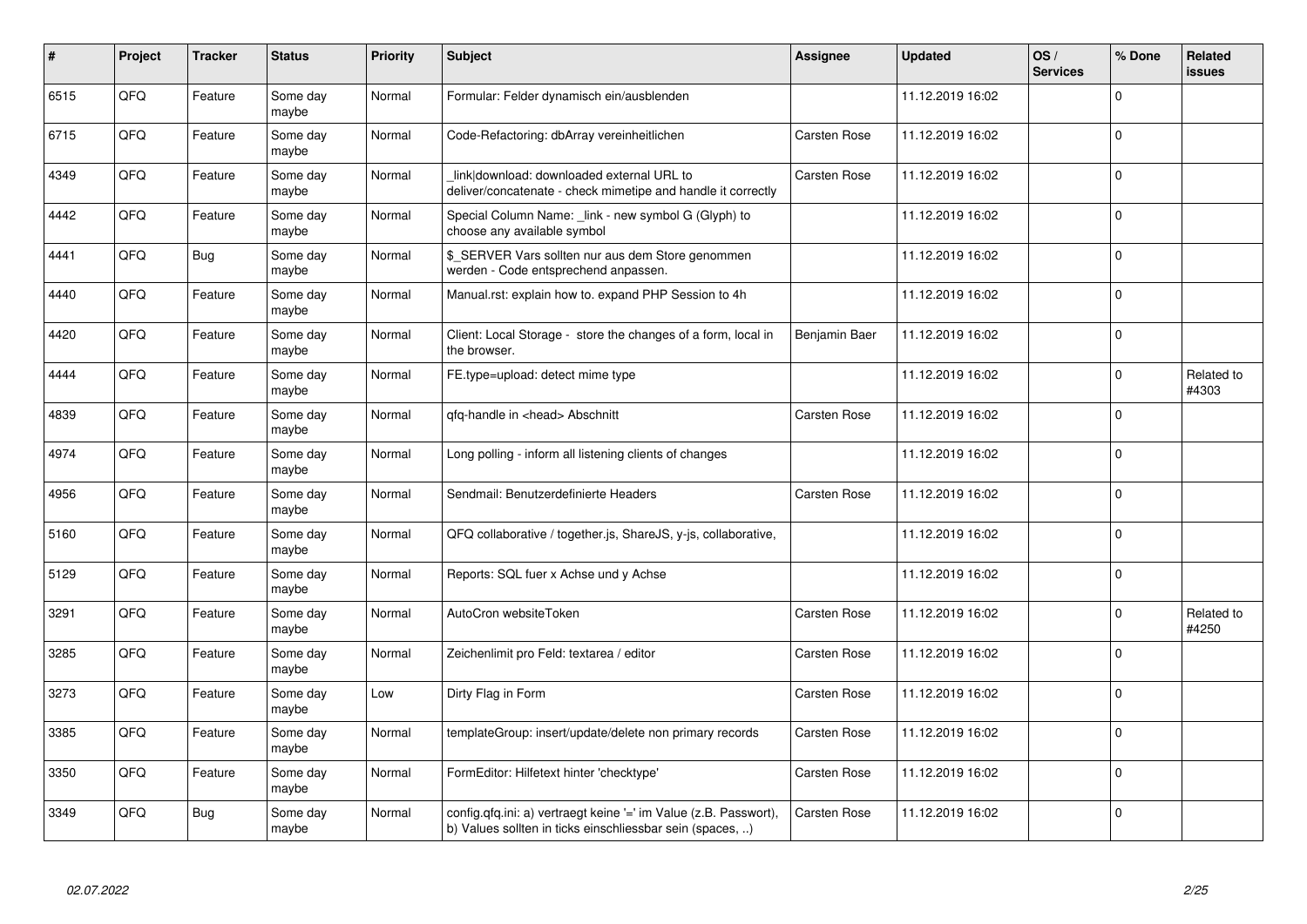| $\pmb{\#}$ | Project | <b>Tracker</b> | <b>Status</b>     | <b>Priority</b> | <b>Subject</b>                                                                                                                               | Assignee            | <b>Updated</b>   | OS/<br><b>Services</b> | % Done      | Related<br><b>issues</b>                    |
|------------|---------|----------------|-------------------|-----------------|----------------------------------------------------------------------------------------------------------------------------------------------|---------------------|------------------|------------------------|-------------|---------------------------------------------|
| 3332       | QFQ     | Feature        | Some day<br>maybe | Normal          | Uploads: Thumbnails, Details zum hochgeladenen File                                                                                          | <b>Carsten Rose</b> | 11.12.2019 16:02 |                        | $\Omega$    | Related to<br>#3264,<br>Related to<br>#5333 |
| 3331       | QFQ     | Feature        | Some day<br>maybe | Normal          | Default Tooltip fuer _page? Links: mit Form und Record ID                                                                                    | Carsten Rose        | 11.12.2019 16:02 |                        | $\Omega$    |                                             |
| 3495       | QFQ     | Feature        | Some day<br>maybe | Normal          | Predifined Parameter werden nicht in '+' (add new record)<br>SIP gerendert.                                                                  |                     | 11.12.2019 16:02 |                        | $\Omega$    |                                             |
| 3458       | QFQ     | Feature        | Some day<br>maybe | Normal          | Display 'Edit Form Element'-Checkbox on form: should<br>depend on FE Group                                                                   | <b>Carsten Rose</b> | 11.12.2019 16:02 |                        | $\Omega$    | Related to<br>#3447                         |
| 3457       | QFQ     | Feature        | Some day<br>maybe | Normal          | LDAP: concat multi values to one single entry                                                                                                | Carsten Rose        | 11.12.2019 16:02 |                        | $\Omega$    |                                             |
| 3415       | QFQ     | Feature        | Some day<br>maybe | Normal          | FE Login Box Templatefile                                                                                                                    | Benjamin Baer       | 11.12.2019 16:02 |                        | $\Omega$    |                                             |
| 3567       | QFQ     | Feature        | Some day<br>maybe | Low             | 'Save', 'Close', 'New' als FormElement                                                                                                       |                     | 11.12.2019 16:02 |                        | $\Omega$    |                                             |
| 3537       | QFQ     | Feature        | Some day<br>maybe | Low             | SHOW COLUMNS FROM tableName - Extend '{{!'<br>definition                                                                                     | Carsten Rose        | 11.12.2019 16:02 |                        | $\Omega$    |                                             |
| 3617       | QFQ     | Feature        | Some day<br>maybe | Normal          | Load javascripts at bottom                                                                                                                   |                     | 11.12.2019 16:02 |                        | $\Omega$    |                                             |
| 3588       | QFQ     | Bug            | Some day<br>maybe | Normal          | templateGroup: versteckte Elemente werden weiterhin<br>gespeichert.                                                                          | Carsten Rose        | 11.12.2019 16:02 |                        | $\Omega$    |                                             |
| 3708       | QFQ     | Feature        | Some day<br>maybe | Normal          | Form: input - 'specialchars', 'none'  gewisse tags erlauben,<br>andere verbieten                                                             | <b>Carsten Rose</b> | 11.12.2019 16:02 |                        | $\Omega$    | Related to<br>#14320                        |
| 3692       | QFQ     | Feature        | Some day<br>maybe | Normal          | QFQ Webseite                                                                                                                                 | Benjamin Baer       | 11.12.2019 16:02 |                        | $\Omega$    | Related to<br>#5033                         |
| 3682       | QFQ     | <b>Bug</b>     | Some day<br>maybe | Normal          | Dynamic update: Radio buttons                                                                                                                | Carsten Rose        | 11.12.2019 16:02 |                        | $\Omega$    |                                             |
| 3677       | QFQ     | Feature        | Some day<br>maybe | Normal          | wkhtmltopdf: FE User access prohibited, if client IP changes<br>\$TYPO3_CONF_VARS[FE][lockIP]                                                | <b>Carsten Rose</b> | 11.12.2019 16:02 |                        | $\Omega$    |                                             |
| 3666       | QFQ     | Feature        | Some day<br>maybe | Normal          | a) Performance Messung: mysql_real_escape_string() im<br>Vergleich zu str_replace(), b) doppeltes Aufrufen von<br>mysql real escape string() | Carsten Rose        | 11.12.2019 16:02 |                        | $\Omega$    |                                             |
| 3646       | QFQ     | Feature        | Some day<br>maybe | Normal          | Moeglichkeit HTML Tags in Reports auszugeben (zu<br>enkodieren: htmlspecialchars)                                                            |                     | 11.12.2019 16:02 |                        | $\Omega$    | Related to<br>#14320                        |
| 3811       | QFQ     | <b>Bug</b>     | Some day<br>maybe | Normal          | Dynamic Update: extraButtonInfo - Text aktualisieren                                                                                         | Carsten Rose        | 11.12.2019 16:03 |                        | $\mathbf 0$ | Related to<br>#11517                        |
| 3750       | QFQ     | Bug            | Some day<br>maybe | Normal          | FE in a row: if one violates check, all are red                                                                                              | Carsten Rose        | 11.12.2019 16:03 |                        | $\Omega$    |                                             |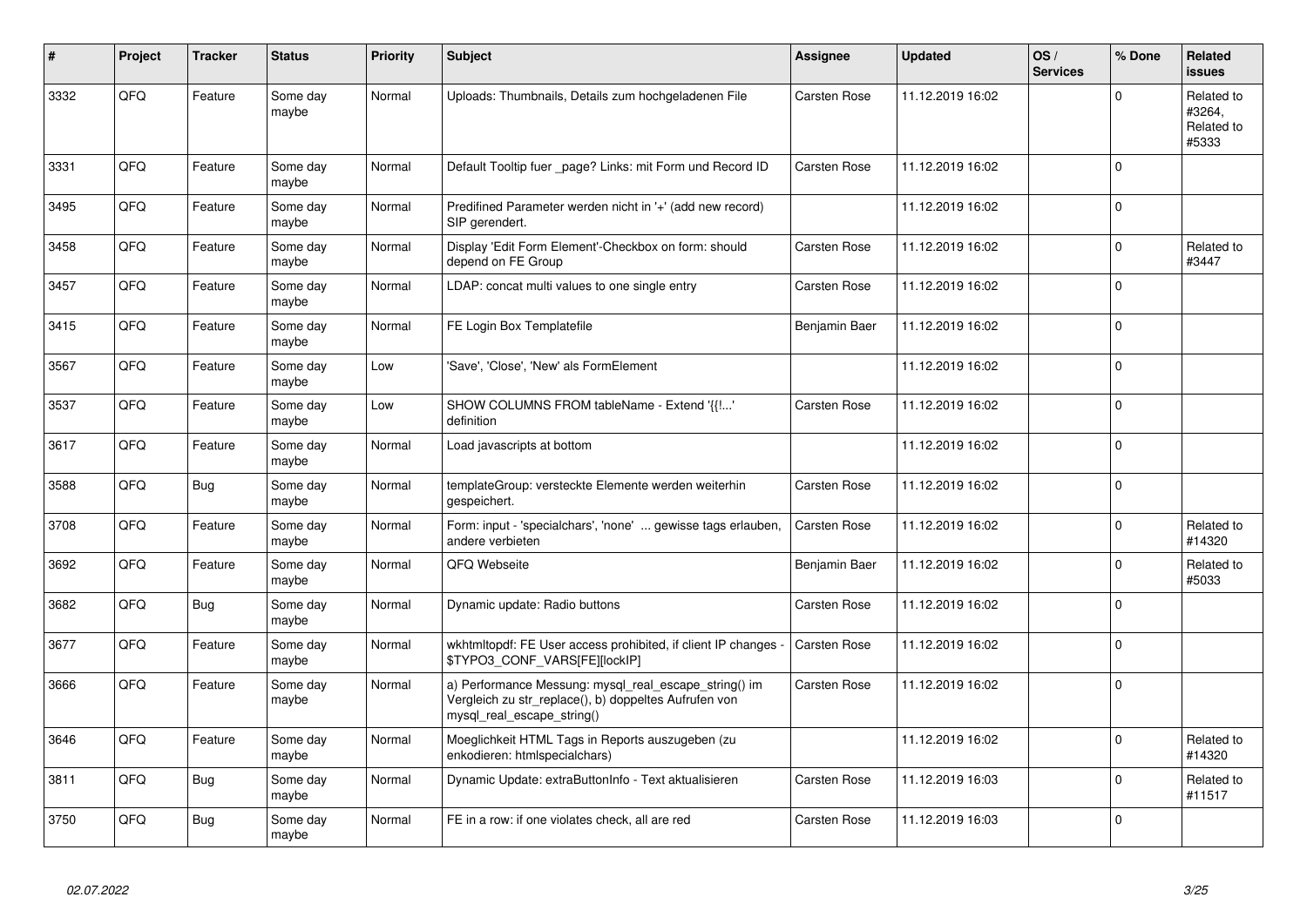| #    | <b>Project</b> | <b>Tracker</b> | <b>Status</b>     | <b>Priority</b> | <b>Subject</b>                                                                                                                                           | Assignee            | <b>Updated</b>   | OS/<br><b>Services</b> | % Done      | Related<br>issues                           |
|------|----------------|----------------|-------------------|-----------------|----------------------------------------------------------------------------------------------------------------------------------------------------------|---------------------|------------------|------------------------|-------------|---------------------------------------------|
| 3879 | QFQ            | Feature        | Some day<br>maybe | Normal          | Form 'FormElement': Beim Feld 'name' rechts in der Notiz<br>einen Link einblenden - a) aktuelle Definition anzeigen, b)<br>Spalte in der Tabelle anlegen |                     | 11.12.2019 16:03 |                        | $\Omega$    |                                             |
| 3878 | QFQ            | Feature        | Some day<br>maybe | Normal          | Form 'FormElement': Spalte 'name' typeAhead mit<br>Spaltennamen der Primarytable.                                                                        |                     | 11.12.2019 16:03 |                        | $\Omega$    |                                             |
| 3877 | QFQ            | Feature        | Some day<br>maybe | Normal          | FormEditor: die Felder die aktuell nicht gebraucht werden nur<br>auf readonly/disabled setzen (nicht ausblenden > das irritiert.                         | <b>Carsten Rose</b> | 11.12.2019 16:03 |                        | $\Omega$    |                                             |
| 3941 | QFQ            | Feature        | Some day<br>maybe | Normal          | sqlAfter: es sollten mehrere moeglich sein                                                                                                               | <b>Carsten Rose</b> | 11.12.2019 16:03 |                        | $\Omega$    | Related to<br>#3942                         |
| 3905 | QFQ            | Feature        | Some day<br>maybe | Normal          | Documentation: Best Practice anhand eines Online<br>Bewerbungstools                                                                                      | Carsten Rose        | 11.12.2019 16:03 |                        | $\Omega$    |                                             |
| 3900 | QFQ            | Feature        | Some day<br>maybe | Normal          | Extend documentation of 'Copy / Paste'                                                                                                                   | Carsten Rose        | 11.12.2019 16:03 |                        | $\Omega$    | Related to<br>#3899                         |
| 3895 | QFQ            | <b>Bug</b>     | Some day<br>maybe | Normal          | typeahead pedantic: on lehrkredit Idap webpass - if only one<br>person is in dropdown, such person can't be selected                                     | <b>Carsten Rose</b> | 11.12.2019 16:03 |                        | $\Omega$    |                                             |
| 3882 | QFQ            | <b>Bug</b>     | Some day<br>maybe | Normal          | templateGroup: disable 'add' if limit is reached - funktioniert<br>nicht wenn bereits records existierten                                                | Carsten Rose        | 11.12.2019 16:03 |                        | $\Omega$    |                                             |
| 4008 | QFQ            | <b>Bug</b>     | Some day<br>maybe | Normal          | FormElemen.type=sendmail: wrong 'TO' if 'real<br>name <rea@mail.to>' is used</rea@mail.to>                                                               | Carsten Rose        | 11.12.2019 16:03 |                        | $\Omega$    |                                             |
| 3991 | QFQ            | Feature        | Some day<br>maybe | Normal          | report: Columnname '_skipWrap' skips 'fbeg', 'fend'                                                                                                      | <b>Carsten Rose</b> | 11.12.2019 16:03 |                        | $\mathbf 0$ |                                             |
| 3947 | QFQ            | Feature        | Some day<br>maybe | Normal          | Attack detectect: logout current user                                                                                                                    | <b>Carsten Rose</b> | 11.12.2019 16:03 |                        | $\Omega$    | Related to<br>#5458.<br>Related to<br>#6299 |
| 3942 | QFQ            | Feature        | Some day<br>maybe | Normal          | Action Elemente: neu generierte IDs via FE weitergeben                                                                                                   | <b>Carsten Rose</b> | 11.12.2019 16:03 |                        | $\Omega$    | Related to<br>#3941                         |
| 4027 | QFQ            | Feature        | Some day<br>maybe | Normal          | Missing: orange 'check' / 'bullet'                                                                                                                       |                     | 11.12.2019 16:03 |                        | $\mathbf 0$ |                                             |
| 4026 | QFQ            | Feature        | Some day<br>maybe | Normal          | sqlLog.sql: log number of FE.id                                                                                                                          | Carsten Rose        | 11.12.2019 16:03 |                        | $\Omega$    | Related to<br>#5458                         |
| 4197 | QFQ            | Feature        | Some day<br>maybe | Normal          | Unit Test fuer JSON Stream von QuickFormQuery.php ><br>doForm()                                                                                          | Carsten Rose        | 11.12.2019 16:03 |                        | $\Omega$    |                                             |
| 4138 | QFQ            | Bug            | Some day<br>maybe | Normal          | style fehlt                                                                                                                                              |                     | 11.12.2019 16:03 |                        | $\Omega$    |                                             |
| 4122 | QFQ            | <b>Bug</b>     | Some day<br>maybe | Normal          | file: Render Mode hat keinen Effekt                                                                                                                      |                     | 11.12.2019 16:03 |                        | $\Omega$    |                                             |
| 4293 | QFQ            | <b>Bug</b>     | Some day<br>maybe | Normal          | Download broken if token 'd:' is missing - but no error<br>message                                                                                       | <b>Carsten Rose</b> | 11.12.2019 16:03 |                        | $\Omega$    | Related to<br>#7514                         |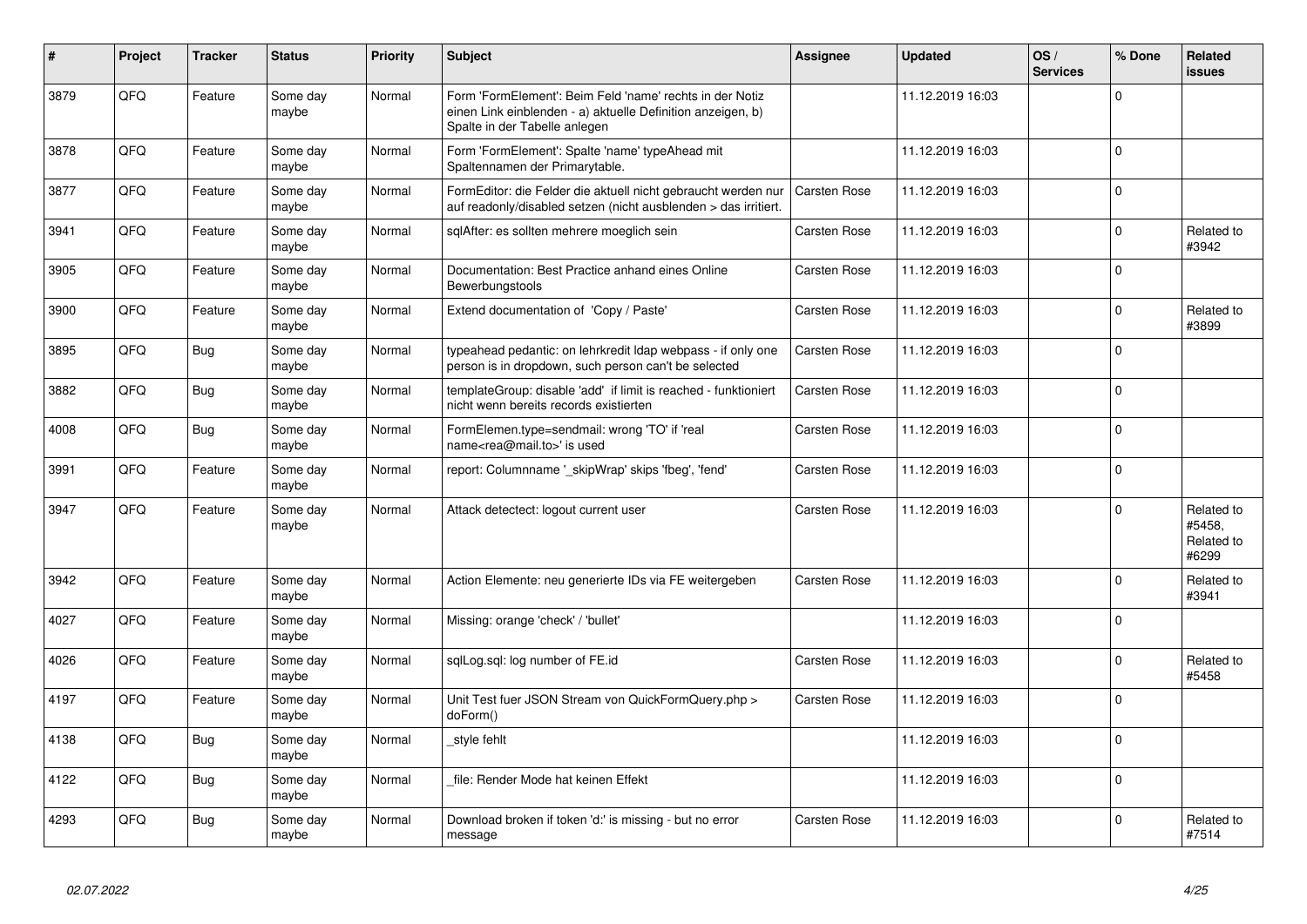| #    | Project | <b>Tracker</b> | <b>Status</b>     | <b>Priority</b> | Subject                                                                                                            | <b>Assignee</b>     | <b>Updated</b>   | OS/<br><b>Services</b> | % Done      | Related<br>issues                           |
|------|---------|----------------|-------------------|-----------------|--------------------------------------------------------------------------------------------------------------------|---------------------|------------------|------------------------|-------------|---------------------------------------------|
| 4259 | QFQ     | Feature        | Some day<br>maybe | Normal          | Instant trigger a cron job                                                                                         | <b>Carsten Rose</b> | 11.12.2019 16:03 |                        | $\Omega$    |                                             |
| 1510 | QFQ     | Feature        | Some day<br>maybe | Normal          | jquery von google laden, falls das nicht geht lokal                                                                |                     | 11.12.2019 16:03 |                        | $\Omega$    |                                             |
| 1253 | QFQ     | Feature        | Some day<br>maybe | Normal          | QF: Colorpicker                                                                                                    |                     | 11.12.2019 16:03 |                        | $\Omega$    |                                             |
| 1251 | QFQ     | Feature        | Some day<br>maybe | Normal          | QF: Combo                                                                                                          |                     | 11.12.2019 16:03 |                        | $\Omega$    |                                             |
| 1946 | QFQ     | Feature        | Some day<br>maybe | Normal          | Kontrolle ob der ReadOnly Modus bei den<br>Formularelementen korrekt implementiert ist                             | <b>Carsten Rose</b> | 11.12.2019 16:03 |                        | $\Omega$    |                                             |
| 1635 | QFQ     | Feature        | Some day<br>maybe | Normal          | QFQ Extension content record: weitere Optionen einblenden.                                                         | <b>Carsten Rose</b> | 11.12.2019 16:03 |                        | $\Omega$    |                                             |
| 2084 | QFQ     | Feature        | Some day<br>maybe | Normal          | Mailto mit encryption: Subrecord                                                                                   | <b>Carsten Rose</b> | 11.12.2019 16:03 |                        | $\Omega$    | Related to<br>#2082                         |
| 2063 | QFQ     | <b>Bug</b>     | Some day<br>maybe | Normal          | Pills auf 'inaktiv' setzen falls keine Element auf dem Pill<br>sichtbar sind.                                      | Benjamin Baer       | 11.12.2019 16:03 |                        | $\Omega$    | Related to<br>#3752                         |
| 2995 | QFQ     | Feature        | Some day<br>maybe | Normal          | Dropdown JQuery Plugin: 'chosen' - Moeglichkeit um Select<br>Listen mehr Funktion zu geben. Kein Bootstrap noetig. | <b>Carsten Rose</b> | 11.12.2019 16:03 |                        | $\mathbf 0$ |                                             |
| 2950 | QFQ     | Feature        | Some day<br>maybe | Normal          | Inhalt QFQ Records als File                                                                                        |                     | 11.12.2019 16:03 |                        | 0           |                                             |
| 3216 | QFQ     | Feature        | Some day<br>maybe | Normal          | dynamic update für checkbox label2                                                                                 | Carsten Rose        | 11.12.2019 16:03 |                        | $\Omega$    | Related to<br>#2081                         |
| 3130 | QFQ     | <b>Bug</b>     | Some day<br>maybe | Normal          | Debug Info's nicht korrekt nach 'New > Save'.                                                                      | <b>Carsten Rose</b> | 11.12.2019 16:03 |                        | $\Omega$    | Related to<br>#3253                         |
| 3267 | QFQ     | Feature        | Some day<br>maybe | Normal          | 2 Forms auf einer Seite: real + Read only                                                                          | <b>Carsten Rose</b> | 11.12.2019 16:03 |                        | $\Omega$    |                                             |
| 4023 | QFQ     | Feature        | New               | Normal          | prepared statements - FE action: salveld, sqllnsert,<br>sqlUpdate, sqlDelete, sqlBefore, sqlAfter                  | <b>Carsten Rose</b> | 11.12.2019 16:15 |                        | $\Omega$    |                                             |
| 2361 | QFQ     | Feature        | New               | Normal          | Logging wer/wann/wo welches Formular aufgerufen hat                                                                | <b>Carsten Rose</b> | 11.12.2019 16:15 |                        | $\Omega$    | Related to<br>#4432.<br>Related to<br>#7480 |
| 7480 | QFQ     | Feature        | New               | Normal          | Record History (Undo / Redo)                                                                                       | <b>Carsten Rose</b> | 11.12.2019 16:16 |                        | $\Omega$    | Related to<br>#2361                         |
| 6602 | QFQ     | Feature        | New               | Normal          | Formlet: in Report auf Mausklick ein mini-form oeffnen                                                             | Carsten Rose        | 11.12.2019 16:16 |                        | $\mathbf 0$ |                                             |
| 4756 | QFQ     | <b>Bug</b>     | New               | Normal          | Form dirty even nothing changes                                                                                    | Carsten Rose        | 11.12.2019 16:16 |                        | $\mathbf 0$ |                                             |
| 8702 | QFQ     | Feature        | New               | Normal          | Load Record which is locked: missing user info                                                                     | Carsten Rose        | 11.12.2019 16:16 |                        | $\mathbf 0$ | Related to<br>#9789                         |
| 9777 | QFG     | Feature        | New               | Normal          | Logging QFQ Variables                                                                                              | Carsten Rose        | 16.12.2019 17:17 |                        | 0           |                                             |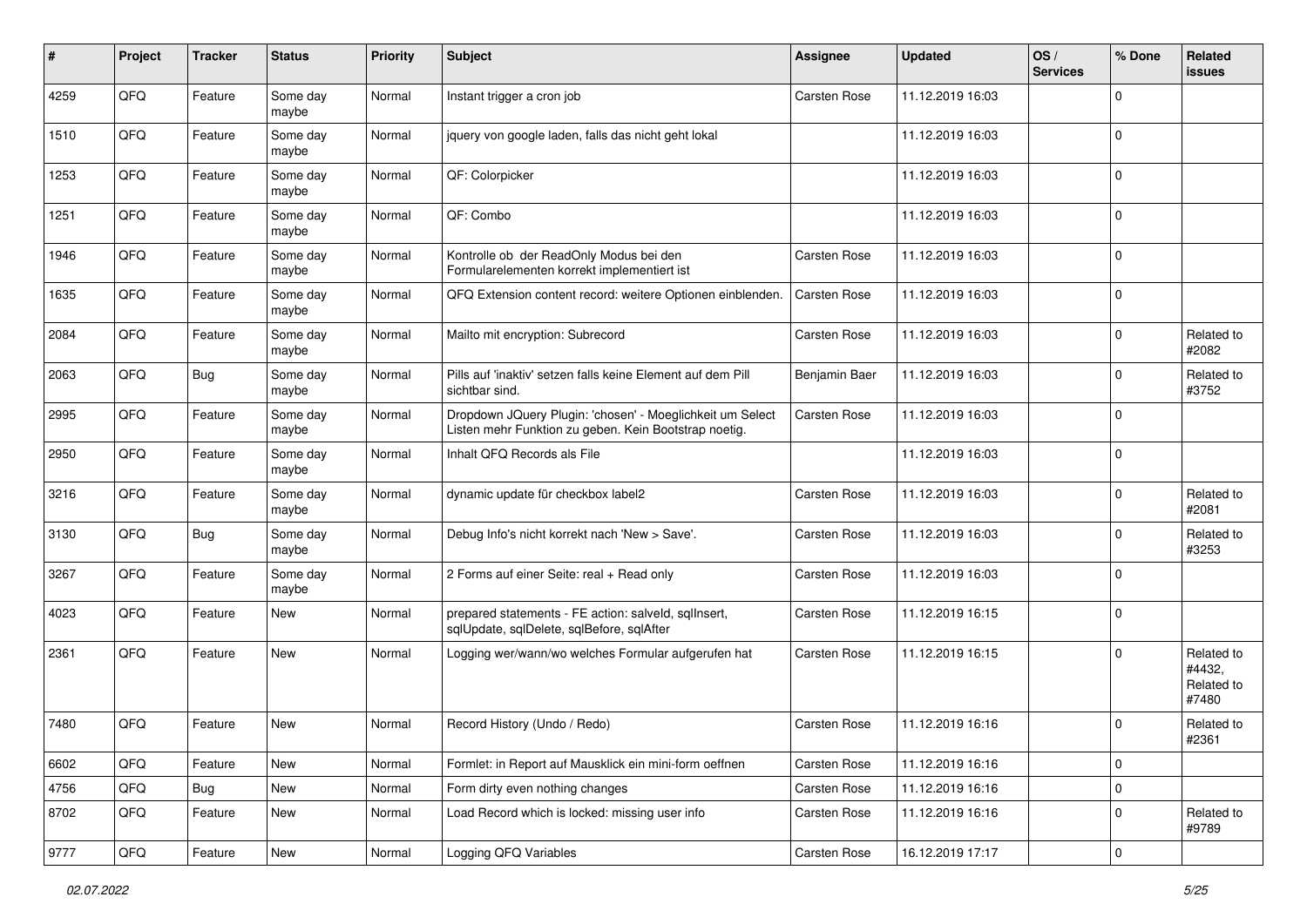| #    | <b>Project</b> | <b>Tracker</b> | <b>Status</b>     | <b>Priority</b> | <b>Subject</b>                                                                                                                        | <b>Assignee</b>     | <b>Updated</b>   | OS/<br><b>Services</b> | % Done      | Related<br><b>issues</b> |
|------|----------------|----------------|-------------------|-----------------|---------------------------------------------------------------------------------------------------------------------------------------|---------------------|------------------|------------------------|-------------|--------------------------|
| 9853 | QFQ            | Feature        | <b>New</b>        | Normal          | Check das SQL / QFQ / Mail Logfile geschrieben wird                                                                                   |                     | 09.01.2020 11:15 |                        | $\Omega$    |                          |
| 9927 | QFQ            | Feature        | New               | Normal          | QFQ Update: a) Update nur machen wenn BE User<br>eingeloggt ist., b) Bei Fehler genaue Meldung welcher<br>Updateschritt Probleme hat. | Carsten Rose        | 22.01.2020 12:59 |                        | $\Omega$    |                          |
| 7660 | QFQ            | Feature        | <b>New</b>        | Normal          | IMAP: import mails to DB, move / delete mails                                                                                         | <b>Carsten Rose</b> | 01.02.2020 09:52 |                        | $\Omega$    |                          |
| 5782 | QFQ            | Feature        | <b>New</b>        | Normal          | NextCloud API                                                                                                                         | Carsten Rose        | 01.02.2020 10:02 |                        | $\mathbf 0$ |                          |
| 7920 | QFQ            | Feature        | <b>New</b>        | Normal          | FE: Syntax Highlight, Zeinlenumbruch                                                                                                  | <b>Carsten Rose</b> | 01.02.2020 10:03 |                        | $\Omega$    |                          |
| 5942 | QFQ            | Feature        | Priorize          | Normal          | 'L' and 'type': append to links, generate via 'link' by using 'u:'                                                                    | Carsten Rose        | 01.02.2020 10:13 |                        | $\Omega$    |                          |
| 3782 | QFQ            | <b>Bug</b>     | Priorize          | Normal          | Bei fehlerhafter Eingabe (z.B. Datum) sollte das erwartete<br>Format angezeigt werden                                                 | Carsten Rose        | 01.02.2020 10:13 |                        | $\Omega$    |                          |
| 7616 | QFQ            | <b>Bug</b>     | Priorize          | Normal          | Selectlist with Enum & Dynamic Update                                                                                                 | <b>Carsten Rose</b> | 01.02.2020 10:13 |                        | $\Omega$    |                          |
| 7522 | QFQ            | Feature        | Priorize          | Normal          | Inserting default index.html to folder (Avoid Apache Indexing)                                                                        | Carsten Rose        | 01.02.2020 10:13 |                        | $\mathbf 0$ |                          |
| 7290 | QFQ            | Feature        | Priorize          | Normal          | FormEditor: title as textarea if LEN(title)>60                                                                                        | Carsten Rose        | 01.02.2020 10:13 |                        | $\Omega$    | Blocked by<br>#7682      |
| 7217 | QFQ            | Feature        | Priorize          | Normal          | Download: notice User if `_sip=?` is missing                                                                                          | <b>Carsten Rose</b> | 01.02.2020 10:13 |                        | $\Omega$    |                          |
| 6998 | QFQ            | Feature        | Priorize          | Normal          | Form: with debug=on show column information as tooltip of<br>column label                                                             | Carsten Rose        | 01.02.2020 10:13 |                        | $\Omega$    |                          |
| 6574 | QFQ            | <b>Bug</b>     | Priorize          | Normal          | gfg.log: Fehlermeldung wurde angezeigt, aber nicht geloggt                                                                            | Carsten Rose        | 01.02.2020 10:13 |                        | $\mathbf 0$ |                          |
| 8585 | QFQ            | Feature        | Priorize          | Normal          | Enhance Error message for 'unknown form'                                                                                              | Carsten Rose        | 01.02.2020 10:13 |                        | $\Omega$    |                          |
| 8584 | QFQ            | Feature        | Priorize          | Normal          | FE 'Action' - never assign to Container (except Template<br>Group)                                                                    | Carsten Rose        | 01.02.2020 10:13 |                        | $\Omega$    |                          |
| 8037 | QFQ            | Bug            | Priorize          | Normal          | FE.type=upload (advanced mode): {{slaveld:V}} missing<br>during dynamic update                                                        | Carsten Rose        | 01.02.2020 10:13 |                        | $\Omega$    |                          |
| 8034 | QFQ            | Feature        | Priorize          | Normal          | FormElement 'data': 22.22.2222 should not be accepted                                                                                 | Carsten Rose        | 01.02.2020 10:13 |                        | $\mathbf 0$ |                          |
| 7656 | QFQ            | Bug            | Priorize          | Normal          | FE with required, 'pattern' and 'extraButtonLock': always<br>complain about missing value                                             | Carsten Rose        | 01.02.2020 10:13 |                        | $\Omega$    |                          |
| 7630 | QFQ            | Feature        | Priorize          | Normal          | detailed error message for simple upload                                                                                              | Carsten Rose        | 01.02.2020 10:13 |                        | $\mathbf 0$ |                          |
| 9947 | QFQ            | <b>Bug</b>     | Priorize          | Normal          | Unwanted error message if missing 'typeAheadSqlPrefetch'                                                                              | Carsten Rose        | 01.02.2020 10:13 |                        | $\Omega$    |                          |
| 9900 | QFQ            | Feature        | Priorize          | Normal          | Generic API Call: tt-content record >> JSON                                                                                           | Carsten Rose        | 01.02.2020 10:13 |                        | $\mathbf 0$ |                          |
| 9862 | QFQ            | <b>Bug</b>     | Priorize          | Normal          | Failed writing to sql mail qfq.log should throw an exception                                                                          | Carsten Rose        | 01.02.2020 10:13 |                        | $\Omega$    |                          |
| 9975 | QFQ            | Bug            | Priorize          | Normal          | Dropdown Menu: 'r:3' broken                                                                                                           | Carsten Rose        | 01.02.2020 10:13 |                        | $\Omega$    |                          |
| 9983 | QFQ            | Feature        | New               | Normal          | Report Notation: new keyword 'range'                                                                                                  | <b>Carsten Rose</b> | 01.02.2020 15:55 |                        | $\mathbf 0$ |                          |
| 9024 | QFQ            | <b>Bug</b>     | Some dav<br>maybe | Normal          | QFQ Einarbeitung                                                                                                                      |                     | 01.02.2020 15:56 |                        | $\Omega$    |                          |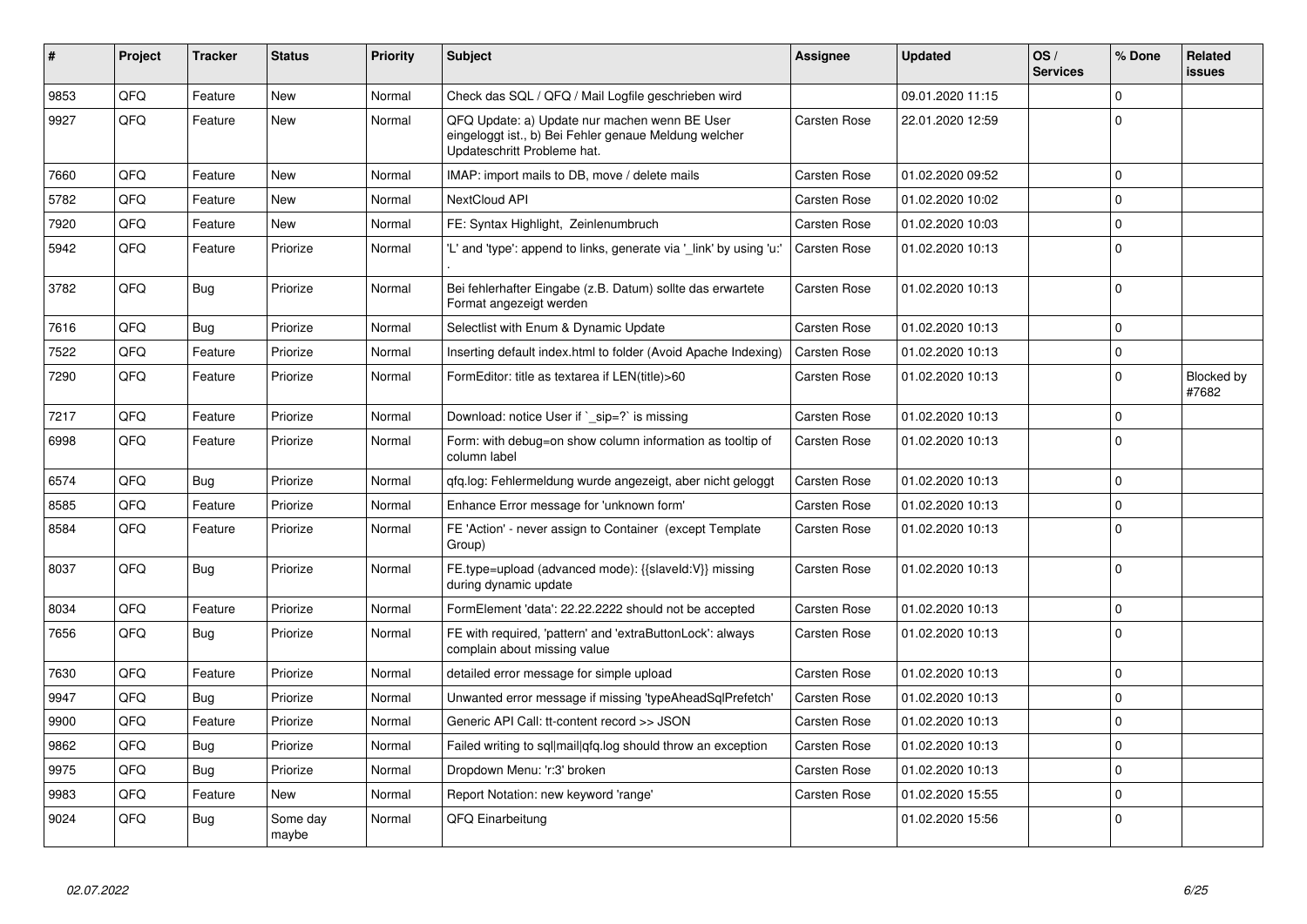| #     | Project | <b>Tracker</b> | <b>Status</b>     | <b>Priority</b> | <b>Subject</b>                                                                                                       | Assignee            | <b>Updated</b>   | OS/<br><b>Services</b> | % Done      | Related<br>issues   |
|-------|---------|----------------|-------------------|-----------------|----------------------------------------------------------------------------------------------------------------------|---------------------|------------------|------------------------|-------------|---------------------|
| 2643  | QFQ     | <b>Bug</b>     | Some day<br>maybe | Normal          | Zend / PHP Webinars anschauen                                                                                        | <b>Carsten Rose</b> | 01.02.2020 15:56 |                        | $\Omega$    |                     |
| 9855  | QFQ     | Bug            | New               | Normal          | <b>Required Check</b>                                                                                                |                     | 01.02.2020 15:56 |                        | 0           |                     |
| 9773  | QFQ     | <b>Bug</b>     | New               | Normal          | form.parameter.formModeGlobal=requiredOff                                                                            | <b>Carsten Rose</b> | 01.02.2020 15:56 |                        | $\Omega$    |                     |
| 9898  | QFQ     | <b>Bug</b>     | Feedback          | Normal          | Formular trotz Timeout gespeichert                                                                                   | Benjamin Baer       | 01.02.2020 15:56 |                        | $\mathbf 0$ |                     |
| 9535  | QFQ     | Bug            | Feedback          | Normal          | Report:  AS '_vertical' - column to wide - vertical >> rot45,<br>rot90                                               | Benjamin Baer       | 01.02.2020 15:56 |                        | $\mathbf 0$ |                     |
| 10014 | QFQ     | Feature        | New               | Normal          | Manual.rst: describe behaviour and process order of<br>fillStoreVar, slaveId, sqlBefore,                             | <b>Carsten Rose</b> | 01.02.2020 22:31 |                        | $\Omega$    |                     |
| 9928  | QFQ     | Feature        | Priorize          | Normal          | SpecialColumnName: a) Deprecated: ' AS "_+tag " ', b)<br>New: ' AS "_ <tag1><tag2>"</tag2></tag1>                    | <b>Carsten Rose</b> | 01.02.2020 23:17 |                        | $\Omega$    | Related to<br>#9929 |
| 8277  | QFQ     | Feature        | Priorize          | Normal          | fe.parameter.default=                                                                                                | Carsten Rose        | 01.02.2020 23:17 |                        | $\Omega$    | Related to<br>#8113 |
| 9968  | QFQ     | Feature        | Priorize          | Normal          | Tooltip in Links for Developer                                                                                       | <b>Carsten Rose</b> | 01.02.2020 23:17 |                        | 0           |                     |
| 4583  | QFQ     | Bug            | Some day<br>maybe | Normal          | Dynamic Update bei TypeAhead Feldern                                                                                 | Carsten Rose        | 01.02.2020 23:19 |                        | $\mathbf 0$ |                     |
| 4528  | QFQ     | Bug            | Some day<br>maybe | Normal          | extraButtonLock mit SQLAhead Bug                                                                                     | <b>Carsten Rose</b> | 01.02.2020 23:19 |                        | 0           |                     |
| 4092  | QFQ     | Bug            | Some day<br>maybe | Normal          | 1) Logging verbessern wann welches FE warum ausgefuehrt<br>wird, 2) Documentation: Best Practice Template Group      | Carsten Rose        | 01.02.2020 23:19 |                        | $\Omega$    | Related to<br>#3504 |
| 5389  | QFQ     | Feature        | Some day<br>maybe | Normal          | QFQ Design: Multline label / note                                                                                    | Benjamin Baer       | 01.02.2020 23:19 |                        | $\Omega$    |                     |
| 5132  | QFQ     | Feature        | Some day<br>maybe | Normal          | Error Message sendmail missing attachment: more details                                                              | Carsten Rose        | 01.02.2020 23:19 |                        | $\Omega$    |                     |
| 5021  | QFQ     | Bug            | Some day<br>maybe | Normal          | FE.typ=extra - during save displays error 'datum2' already<br>filled in STORE_SIP - the value is stored nevertheless | Carsten Rose        | 01.02.2020 23:19 |                        | $\Omega$    | Related to<br>#3875 |
| 4872  | QFQ     | Feature        | Some day<br>maybe | Normal          | Fields of Typo3 page available in STORE_TYPO3                                                                        | Carsten Rose        | 01.02.2020 23:19 |                        | $\Omega$    |                     |
| 4869  | QFQ     | Feature        | Some day<br>maybe | Normal          | Dynamic Update (show, hide, readonly?, required?) for<br><b>Template Group Elements</b>                              | Carsten Rose        | 01.02.2020 23:19 |                        | $\Omega$    | Related to<br>#4865 |
| 4606  | QFQ     | Feature        | Some day<br>maybe | Normal          | link: qualifier to render bootstrap button                                                                           | Carsten Rose        | 01.02.2020 23:19 |                        | 0           |                     |
| 5877  | QFQ     | Bug            | Some day<br>maybe | Normal          | FE.type=note:bsColumn strange behaviour                                                                              |                     | 01.02.2020 23:19 |                        | 0           |                     |
| 5852  | QFQ     | Feature        | Some day<br>maybe | Normal          | Logging: mail.log / sql.log - im FE anzeigen und via AJAX<br>aktualisieren                                           | Carsten Rose        | 01.02.2020 23:19 |                        | $\mathbf 0$ | Related to<br>#5885 |
| 5805  | QFQ     | Feature        | Some day<br>maybe | Normal          | TypeAHead SQL value instead of key stored                                                                            |                     | 01.02.2020 23:19 |                        | 0           | Related to<br>#5444 |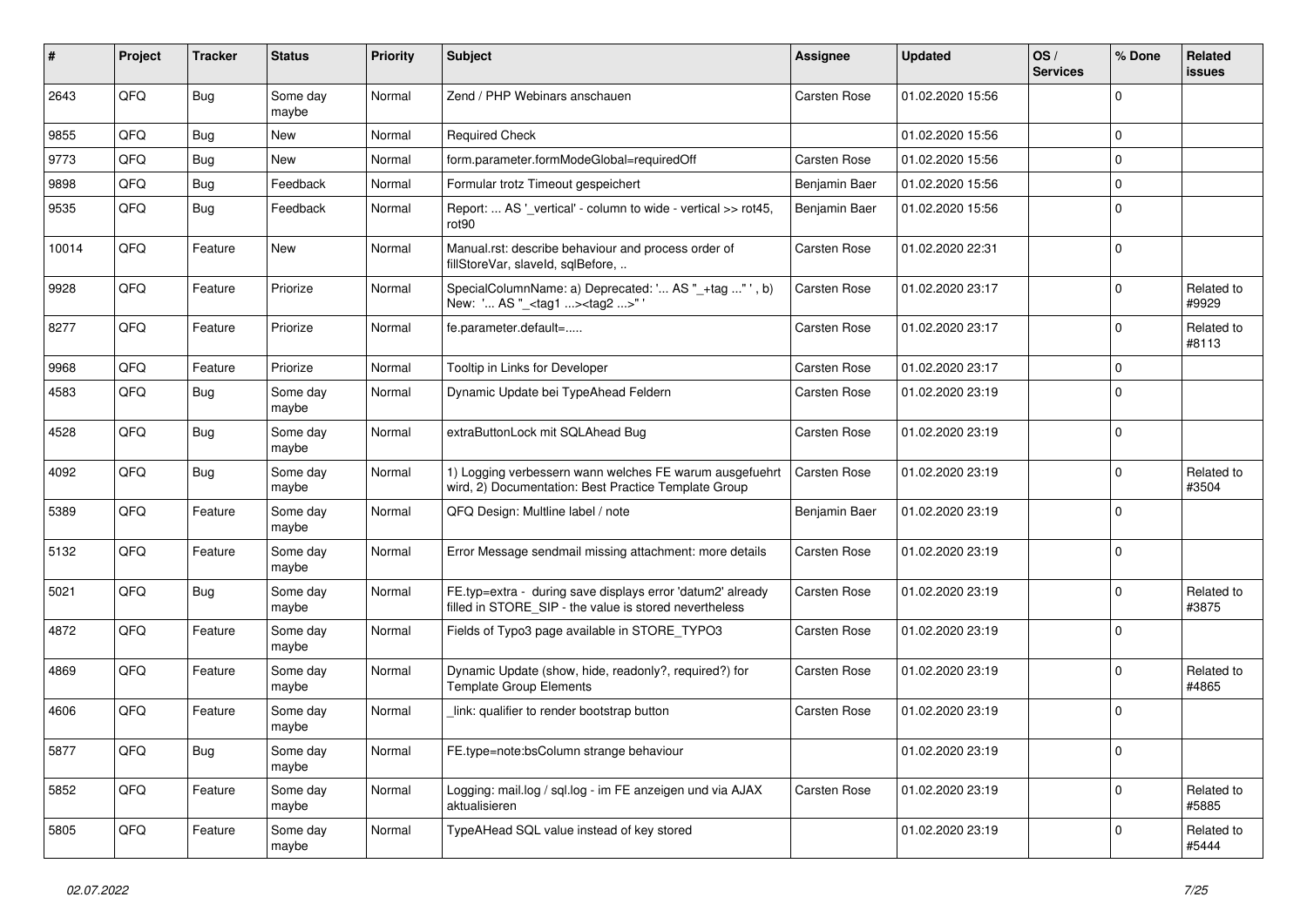| #    | Project | <b>Tracker</b> | <b>Status</b>     | <b>Priority</b> | Subject                                                                                                | <b>Assignee</b>     | <b>Updated</b>   | OS/<br><b>Services</b> | % Done      | Related<br>issues                           |
|------|---------|----------------|-------------------|-----------------|--------------------------------------------------------------------------------------------------------|---------------------|------------------|------------------------|-------------|---------------------------------------------|
| 5768 | QFQ     | <b>Bug</b>     | Some day<br>maybe | Normal          | '{{pageLanguage:T}}' missing if QFQ is called via api                                                  | Carsten Rose        | 01.02.2020 23:19 |                        | $\mathbf 0$ |                                             |
| 5706 | QFQ     | <b>Bug</b>     | Some day<br>maybe | Normal          | upload: fileDestination needs to be sanatized                                                          | Carsten Rose        | 01.02.2020 23:19 |                        | 0           |                                             |
| 5579 | QFQ     | Feature        | Some day<br>maybe | Normal          | Enhance Doc / Presentation: variable type 'link column type'                                           | Carsten Rose        | 01.02.2020 23:19 |                        | 0           |                                             |
| 5557 | QFQ     | <b>Bug</b>     | Some day<br>maybe | Normal          | Form load: STORE_RECORD filled, but should be empty                                                    | <b>Carsten Rose</b> | 01.02.2020 23:19 |                        | 0           |                                             |
| 7100 | QFQ     | Feature        | Some day<br>maybe | Normal          | Download: log access, max downloads, time limit                                                        |                     | 01.02.2020 23:19 |                        | $\mathbf 0$ |                                             |
| 6704 | QFQ     | Feature        | Some day<br>maybe | Normal          | Upload Mode: Bilder in Notizen rechts sollen aktuellen<br>Upload repräsentieren.                       |                     | 01.02.2020 23:19 |                        | $\mathbf 0$ | Related to<br>#3264                         |
| 6084 | QFQ     | Feature        | Some day<br>maybe | Normal          | New escape type: 'D' - convert date                                                                    |                     | 01.02.2020 23:19 |                        | 0           |                                             |
| 5991 | QFQ     | <b>Bug</b>     | Some day<br>maybe | Normal          | URLs with ' ' or long parameter are problematic                                                        | <b>Carsten Rose</b> | 01.02.2020 23:19 |                        | 0           |                                             |
| 5983 | QFQ     | Feature        | Some day<br>maybe | Normal          | Form Submit (save & update): normalize date/-time FE                                                   | <b>Carsten Rose</b> | 01.02.2020 23:19 |                        | $\mathbf 0$ |                                             |
| 5923 | QFQ     | Feature        | Some day<br>maybe | Normal          | fillStoreSystemBySqlLate                                                                               |                     | 01.02.2020 23:19 |                        | $\mathbf 0$ |                                             |
| 5895 | QFQ     | Feature        | Some day<br>maybe | Normal          | Tutorial: List of all QFQ Features                                                                     |                     | 01.02.2020 23:19 |                        | 0           |                                             |
| 5893 | QFQ     | Feature        | Some day<br>maybe | Normal          | Edit on double-click                                                                                   |                     | 01.02.2020 23:19 |                        | $\mathbf 0$ | Related to<br>#5894                         |
| 8056 | QFQ     | Feature        | Some day<br>maybe | Normal          | Termin Organisation (Reservation)                                                                      |                     | 01.02.2020 23:19 |                        | $\mathbf 0$ | Related to<br>#8658                         |
| 7921 | QFQ     | Feature        | Some day<br>maybe | Normal          | Rest API Export: URL kuerzer machen                                                                    |                     | 01.02.2020 23:19 |                        | 0           |                                             |
| 7281 | QFQ     | <b>Bug</b>     | Some day<br>maybe | Normal          | Subrecords: on large screen separator line too short                                                   |                     | 01.02.2020 23:19 |                        | $\mathbf 0$ |                                             |
| 4651 | QFQ     | Bug            | Some day<br>maybe | Normal          | "Loading document" Modal wird angezeigt bei uzhcd type=2<br>Ansicht                                    | <b>Carsten Rose</b> | 01.02.2020 23:20 |                        | $\mathbf 0$ |                                             |
| 4454 | QFQ     | Bug            | Some day<br>maybe | Normal          | Required Elements: multiple elements in a row - whole row<br>marked if only one input is empty.        | Benjamin Baer       | 01.02.2020 23:20 |                        | $\mathbf 0$ |                                             |
| 4439 | QFQ     | Feature        | Some day<br>maybe | Normal          | Log: report all actions fired by an FE Element, incl. the<br>original directive (slaveld, sqllnsert, ) |                     | 01.02.2020 23:20 |                        | 0           | Related to<br>#4432,<br>Related to<br>#5458 |
| 4435 | QFQ     | Feature        | Some day<br>maybe | Normal          | Report: striptags - specify allowed tags                                                               |                     | 01.02.2020 23:20 |                        | $\mathbf 0$ |                                             |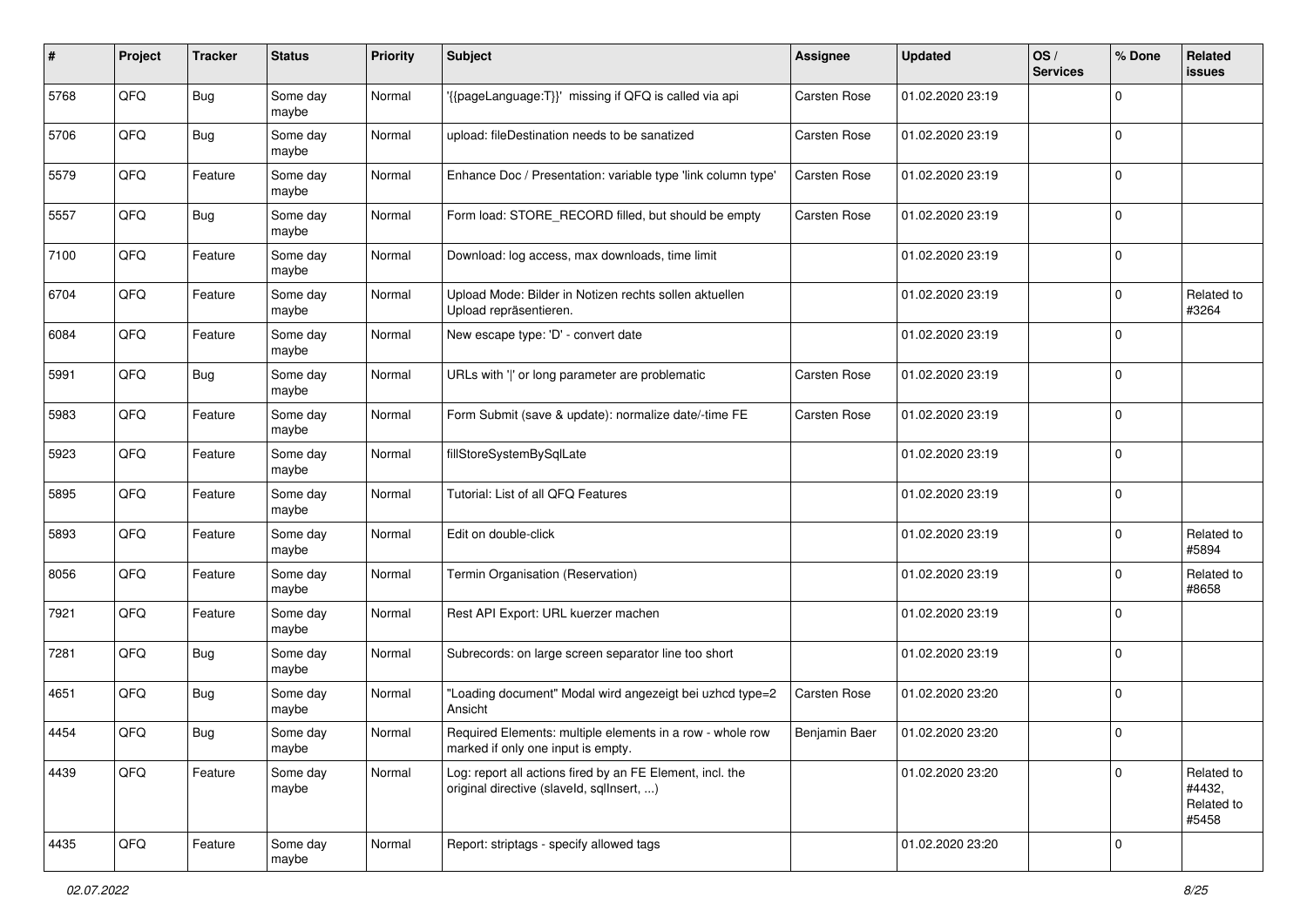| ∦    | Project | <b>Tracker</b> | <b>Status</b>     | <b>Priority</b> | Subject                                                                                                                                                  | <b>Assignee</b>     | <b>Updated</b>   | OS/<br><b>Services</b> | % Done      | Related<br><b>issues</b>                    |
|------|---------|----------------|-------------------|-----------------|----------------------------------------------------------------------------------------------------------------------------------------------------------|---------------------|------------------|------------------------|-------------|---------------------------------------------|
| 4433 | QFQ     | Feature        | Some day<br>maybe | Normal          | Log when SIP will be destroyed by QFQ for any (security)<br>reason                                                                                       |                     | 01.02.2020 23:20 |                        | $\Omega$    | Related to<br>#4432.<br>Related to<br>#5458 |
| 4398 | QFQ     | <b>Bug</b>     | Some day<br>maybe | Normal          | Typeahead: mouse click in a prefilled input opens a single<br>item dropdown with the current value - click on it seems to set<br>the value, not the key. | Benjamin Baer       | 01.02.2020 23:20 |                        | $\Omega$    | Related to<br>#4457                         |
| 4330 | QFQ     | Feature        | Some day<br>maybe | Normal          | Error Message: report missing {{ / }} in sqlUpdate, sqlInsert,<br>sqlDelete, sqlAfter, sqlBefore in FE action elements.                                  | <b>Carsten Rose</b> | 01.02.2020 23:20 |                        | $\Omega$    |                                             |
| 4328 | QFQ     | <b>Bug</b>     | Some day<br>maybe | Normal          | Error Message: Show FE name/number on problems in FE                                                                                                     | <b>Carsten Rose</b> | 01.02.2020 23:20 |                        | $\mathbf 0$ |                                             |
| 1234 | QFQ     | Feature        | Some day<br>maybe | Normal          | QF: Record numbering: Im Grid soll in Spalte 1 optional die<br>laufende Nummer der Records angezeigt werden.                                             |                     | 01.02.2020 23:20 |                        | $\mathbf 0$ |                                             |
| 955  | QFQ     | Feature        | Some day<br>maybe | Normal          | QF: Notizen vor/nach dem Form                                                                                                                            |                     | 01.02.2020 23:20 |                        | $\mathbf 0$ |                                             |
| 5455 | QFQ     | Feature        | Some day<br>maybe | Normal          | Mail Redirects grld abhaengig                                                                                                                            |                     | 01.02.2020 23:20 |                        | $\Omega$    |                                             |
| 5428 | QFQ     | Feature        | Some day<br>maybe | Normal          | secure thumbnail: late render on access.                                                                                                                 | Carsten Rose        | 01.02.2020 23:20 |                        | $\Omega$    |                                             |
| 5342 | QFQ     | Feature        | Some day<br>maybe | Normal          | link - with HTML Attributes                                                                                                                              |                     | 01.02.2020 23:20 |                        | $\Omega$    | Related to<br>#14077                        |
| 5024 | QFQ     | Feature        | Some day<br>maybe | Normal          | Fabric: Generate PDF with edits                                                                                                                          | Benjamin Baer       | 01.02.2020 23:20 |                        | $\Omega$    | Related to<br>#10704                        |
| 4816 | QFQ     | Feature        | Some day<br>maybe | Normal          | Templates for QFQ Reports (Tables, Radios, )                                                                                                             |                     | 01.02.2020 23:20 |                        | $\Omega$    |                                             |
| 4757 | QFQ     | Feature        | Some day<br>maybe | Normal          | Test subrecord: download links ok? Links ok?                                                                                                             | <b>Carsten Rose</b> | 01.02.2020 23:20 |                        | $\mathbf 0$ |                                             |
| 4652 | QFQ     | Feature        | Some day<br>maybe | Normal          | UZH CD: Weiterleitung auf benutzerdefinierte 403/404 Seite                                                                                               | Carsten Rose        | 01.02.2020 23:20 |                        | 0           |                                             |
| 7402 | QFQ     | <b>Bug</b>     | Some day<br>maybe | Normal          | thumbnail cache: outdated picture when permission denied<br>and permission resolved.                                                                     |                     | 01.02.2020 23:20 |                        | $\Omega$    |                                             |
| 7101 | QFQ     | <b>Bug</b>     | Some day<br>maybe | Normal          | 'form' in SIP and 'report' - breaks                                                                                                                      |                     | 01.02.2020 23:20 |                        | $\Omega$    |                                             |
| 5851 | QFQ     | Feature        | Some day<br>maybe | Normal          | Queue System implementieren: MQTT, RabbitMQ                                                                                                              |                     | 01.02.2020 23:20 |                        | 0           | Related to<br>#5715                         |
| 5850 | QFQ     | Feature        | Some day<br>maybe | Normal          | Deployment: In QFQ Doc best practice fuer zeitgemaesses<br>Deployment beschreiben                                                                        |                     | 01.02.2020 23:20 |                        | 0           |                                             |
| 5665 | QFQ     | Feature        | Some day<br>maybe | Normal          | Versuch das '{{!' nicht mehr noetig ist.                                                                                                                 | Carsten Rose        | 01.02.2020 23:20 |                        | $\mathbf 0$ | Related to<br>#7432,<br>Related to<br>#7434 |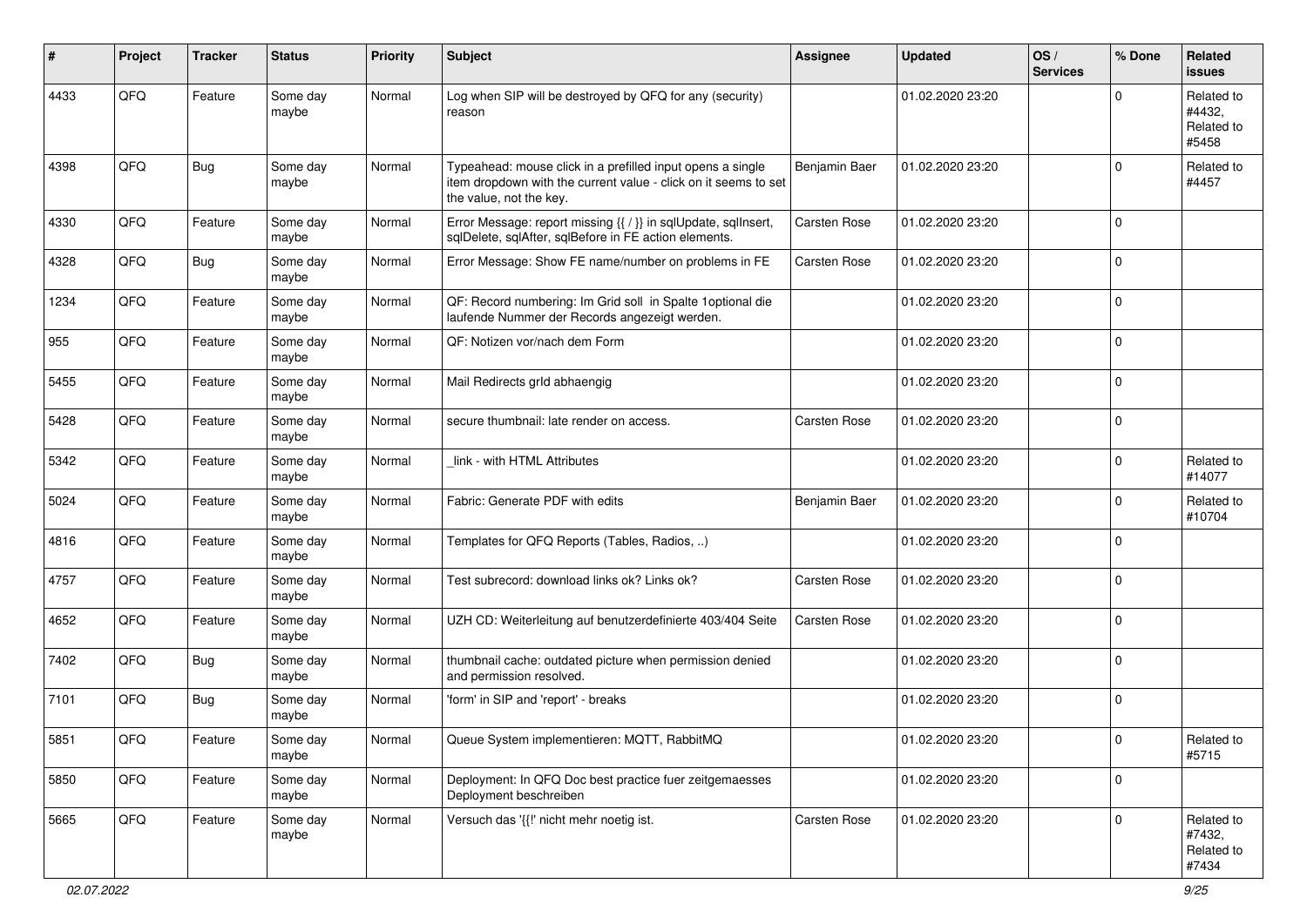| #    | Project | <b>Tracker</b> | <b>Status</b>     | <b>Priority</b> | Subject                                                                                                                                                       | <b>Assignee</b>     | <b>Updated</b>   | OS/<br><b>Services</b> | % Done      | Related<br>issues                              |
|------|---------|----------------|-------------------|-----------------|---------------------------------------------------------------------------------------------------------------------------------------------------------------|---------------------|------------------|------------------------|-------------|------------------------------------------------|
| 4443 | QFQ     | Feature        | Some day<br>maybe | Normal          | Form: multiple secondary tables                                                                                                                               |                     | 01.02.2020 23:20 |                        | $\Omega$    |                                                |
| 4365 | QFQ     | Feature        | Some day<br>maybe | Normal          | Multi Language: new way of config                                                                                                                             | <b>Carsten Rose</b> | 01.02.2020 23:20 |                        | $\Omega$    |                                                |
| 4343 | QFQ     | Feature        | Some day<br>maybe | Normal          | Link: Classifier to add 'attributes'                                                                                                                          | Carsten Rose        | 01.02.2020 23:20 |                        | $\Omega$    | Related to<br>#14077                           |
| 4659 | QFQ     | <b>Bug</b>     | Some day<br>maybe | Normal          | infoButtonExtra                                                                                                                                               | Carsten Rose        | 01.02.2020 23:20 |                        | $\Omega$    |                                                |
| 4650 | QFQ     | Feature        | Some day<br>maybe | Normal          | Convert html to doc/rtf                                                                                                                                       | Carsten Rose        | 01.02.2020 23:20 |                        | $\Omega$    | Related to<br>#10704                           |
| 4640 | QFQ     | Feature        | Some day<br>maybe | Normal          | Rename System Forms                                                                                                                                           |                     | 01.02.2020 23:20 |                        | $\Omega$    |                                                |
| 4627 | QFQ     | Feature        | Some day<br>maybe | Normal          | dbupdate: all tables - check 'create', 'modified' if it is possible<br>to change to default 'CURRENT_TIMESTAMP' and modified<br>'ON UPDATE CURRENT TIMESTAMP' |                     | 01.02.2020 23:20 |                        | $\Omega$    |                                                |
| 4626 | QFQ     | Feature        | Some day<br>maybe | Normal          | Mobile View: 'classBody=qfq-form-right' makes no sense                                                                                                        |                     | 01.02.2020 23:20 |                        | $\Omega$    |                                                |
| 4551 | QFQ     | Feature        | Some day<br>maybe | Normal          | Set 'pills' via dynamicUpdate to show/hide/disabled                                                                                                           |                     | 01.02.2020 23:20 |                        | $\Omega$    | Related to<br>#3752                            |
| 4549 | QFQ     | Bug            | Some day<br>maybe | Normal          | TemplateGroups: FE.type SELECT loose selected value after   Carsten Rose<br>save                                                                              |                     | 01.02.2020 23:20 |                        | $\Omega$    | Related to<br>#4548,<br>Related to<br>#4771    |
| 4546 | QFQ     | <b>Bug</b>     | Some day<br>maybe | Normal          | NH: SIP storage is destroyed                                                                                                                                  |                     | 01.02.2020 23:20 |                        | $\Omega$    |                                                |
| 4536 | QFQ     | Feature        | Some day<br>maybe | Normal          | FE upload: problem with delete if mutliple uploads an<br>FE.name="                                                                                            |                     | 01.02.2020 23:20 |                        | $\Omega$    |                                                |
| 4446 | QFQ     | Feature        | Some day<br>maybe | Normal          | New FE get same feldContainerId as last modifed FE                                                                                                            |                     | 01.02.2020 23:20 |                        | $\Omega$    |                                                |
| 5892 | QFQ     | Feature        | Some day<br>maybe | Normal          | QFQ should use T3 API to manipulate FE GROUP<br>membership                                                                                                    |                     | 01.02.2020 23:20 |                        | $\Omega$    |                                                |
| 5480 | QFQ     | Feature        | Some day<br>maybe | Normal          | QFQ: Dokumentation mit Screenshots versehen                                                                                                                   | Carsten Rose        | 01.02.2020 23:20 |                        | $\Omega$    | Related to<br>#9879                            |
| 5452 | QFG     | Feature        | Some day<br>maybe | Normal          | Thumbnails from PDF: bad quality                                                                                                                              |                     | 01.02.2020 23:20 |                        |             |                                                |
| 4771 | QFQ     | <b>Bug</b>     | Some day<br>maybe | Normal          | qfq: select-down-values empty after save (edit-form for<br>program administrators)                                                                            | Carsten Rose        | 01.02.2020 23:20 |                        | $\mathbf 0$ | Related to<br>#4549, Has<br>duplicate<br>#4282 |
| 4719 | QFQ     | Feature        | Some day<br>maybe | Normal          | Custom Message in Client in case of 'Browser tab close,<br>modification will be lost'                                                                         |                     | 01.02.2020 23:20 |                        | l 0         |                                                |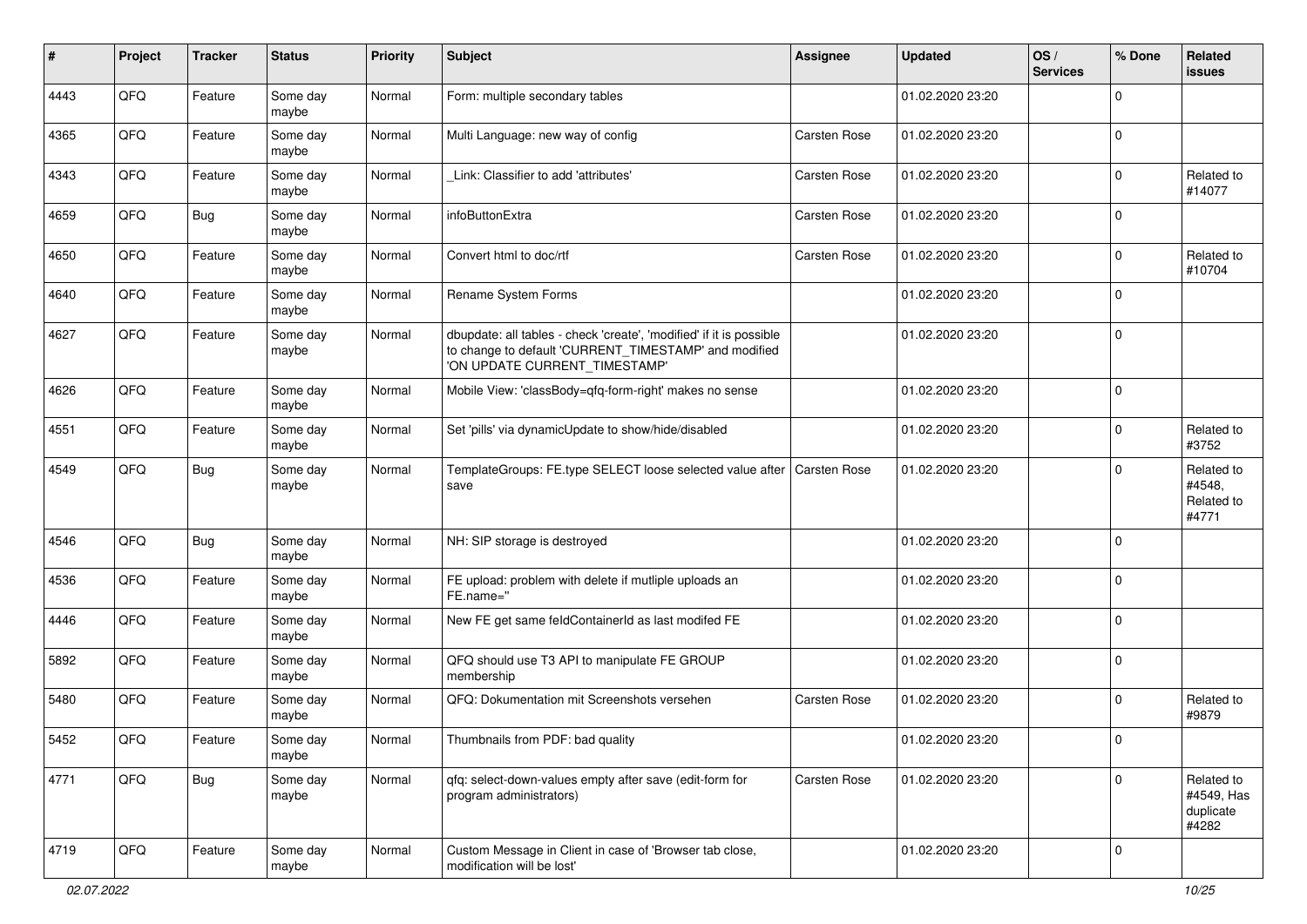| #    | Project | <b>Tracker</b> | <b>Status</b>     | <b>Priority</b> | <b>Subject</b>                                                                                                             | <b>Assignee</b>     | <b>Updated</b>   | OS/<br><b>Services</b> | % Done      | Related<br><b>issues</b>                    |
|------|---------|----------------|-------------------|-----------------|----------------------------------------------------------------------------------------------------------------------------|---------------------|------------------|------------------------|-------------|---------------------------------------------|
| 3547 | QFQ     | Bug            | <b>New</b>        | Normal          | FE of type 'note' causes writing of empty fields.                                                                          | <b>Carsten Rose</b> | 01.02.2020 23:21 |                        | $\Omega$    |                                             |
| 3504 | QFQ     | Feature        | New               | Normal          | Logging: welche Action FEs werden wann wie ausgefuehrt                                                                     | Carsten Rose        | 01.02.2020 23:21 |                        | $\Omega$    | Related to<br>#5458,<br>Related to<br>#4092 |
| 5576 | QFQ     | Bug            | New               | Normal          | Using MySQL 'DROP' requires privilege - wich is not really<br>necessary.                                                   | <b>Carsten Rose</b> | 01.02.2020 23:21 |                        | $\mathbf 0$ |                                             |
| 5131 | QFQ     | Feature        | <b>New</b>        | Normal          | Activate Spin Gear ('wait/busy' indicator) via LINK attribute                                                              | <b>Carsten Rose</b> | 01.02.2020 23:21 |                        | $\mathbf 0$ |                                             |
| 4250 | QFQ     | Feature        | New               | Normal          | AutoCron in QFQ via PHP                                                                                                    | Carsten Rose        | 01.02.2020 23:21 |                        | $\Omega$    | Related to<br>#3292,<br>Related to<br>#3291 |
| 6483 | QFQ     | <b>Bug</b>     | New               | Normal          | R Store funktioniert nicht bei 'Report Notation' im FE                                                                     | <b>Carsten Rose</b> | 01.02.2020 23:21 |                        | $\mathbf 0$ |                                             |
| 6462 | QFQ     | Bug            | New               | Normal          | File Upload: Nutzlose Fehlermeldung wenn Datei zu gross                                                                    | Carsten Rose        | 01.02.2020 23:21 |                        | $\mathbf 0$ | Related to<br>#6139                         |
| 6437 | QFQ     | Feature        | New               | Normal          | Neuer Mode Button bei FormElementen                                                                                        | <b>Carsten Rose</b> | 01.02.2020 23:21 |                        | $\Omega$    | Related to<br>#9668,<br>Blocked by<br>#9678 |
| 6292 | QFQ     | Feature        | New               | Normal          | Download: File speichern mit Hash aber original Filename in<br>der Datenbank vermerken fuer Downloads                      | <b>Carsten Rose</b> | 01.02.2020 23:21 |                        | $\Omega$    |                                             |
| 6289 | QFQ     | Feature        | <b>New</b>        | Normal          | Form: Log                                                                                                                  | Carsten Rose        | 01.02.2020 23:21 |                        | $\Omega$    |                                             |
| 6765 | QFQ     | Feature        | New               | Normal          | Moeglichkeit via QFQ eigene Logs zu schreiben                                                                              | <b>Carsten Rose</b> | 01.02.2020 23:21 |                        | $\mathbf 0$ |                                             |
| 6677 | QFQ     | <b>Bug</b>     | New               | Normal          | Error message FE Action Element: no/wrong FE reference<br>who cause the problem.                                           | Carsten Rose        | 01.02.2020 23:21 |                        | $\Omega$    |                                             |
| 6594 | QFQ     | Feature        | <b>New</b>        | Normal          | Excel: on download, check if there is a valid sip                                                                          | <b>Carsten Rose</b> | 01.02.2020 23:21 |                        | $\mathbf 0$ |                                             |
| 7119 | QFQ     | Feature        | New               | Normal          | Upload: scaleDownWidth, scaleDownHeight                                                                                    | Carsten Rose        | 01.02.2020 23:21 |                        | 0           |                                             |
| 7102 | QFQ     | Feature        | New               | Normal          | Comment sign in report: '#' and '--'                                                                                       | Carsten Rose        | 01.02.2020 23:21 |                        | $\mathbf 0$ |                                             |
| 7099 | QFQ     | Feature        | New               | Normal          | Redesign FormEditor                                                                                                        | <b>Carsten Rose</b> | 01.02.2020 23:21 |                        | $\mathbf 0$ |                                             |
| 7014 | QFQ     | Bug            | New               | Normal          | Sending invalid emails succeeds when<br>debug.redirectAllMailTo is set                                                     | Carsten Rose        | 01.02.2020 23:21 |                        | $\Omega$    |                                             |
| 6912 | QFQ     | Bug            | New               | Normal          | error Message Var 'deadline' already set in SIP - in Form<br>with FE.value={{deadline:R:::{{deadlinePeriod:Y}}}}           | <b>Carsten Rose</b> | 01.02.2020 23:21 |                        | $\mathbf 0$ |                                             |
| 6855 | QFQ     | Feature        | New               | Normal          | With {{feUser:U}}!={{feUser:T}}: Save / Delete: only possible<br>with {{feUserSave:U}}='yes' and '{{feUserDelete:U}}='yes' | <b>Carsten Rose</b> | 01.02.2020 23:21 |                        | 0           |                                             |
| 6972 | QFQ     | Feature        | Some day<br>maybe | Normal          | Fabric Clipboard / cross browser tab                                                                                       | Benjamin Baer       | 01.02.2020 23:21 |                        | 0           |                                             |
| 6970 | QFQ     | Feature        | Some day<br>maybe | Normal          | tablesorter: default fuer 'sortReset' aendern von 'Ctrl' zu 'Alt'                                                          | Benjamin Baer       | 01.02.2020 23:21 |                        | $\mathbf 0$ |                                             |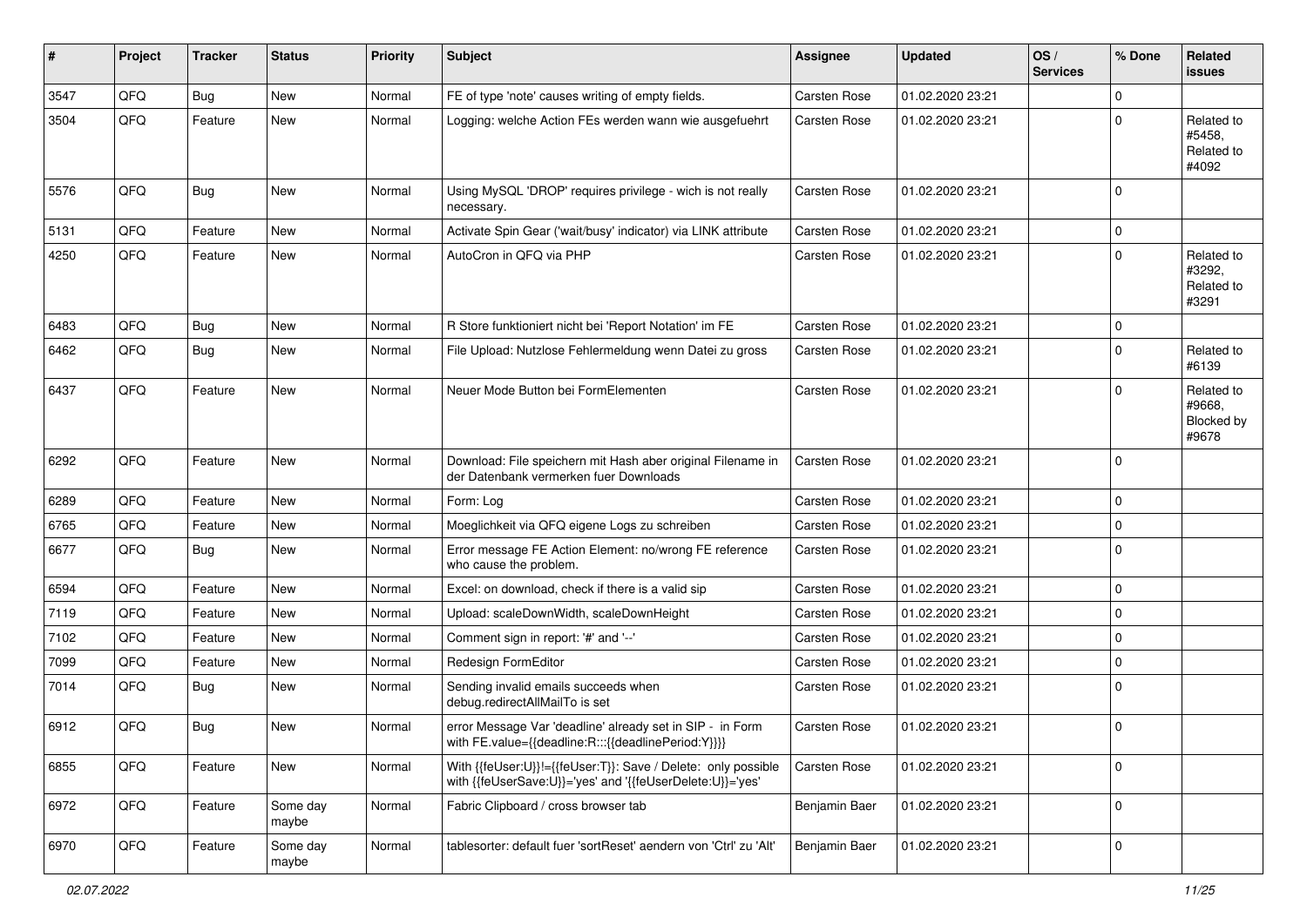| #    | Project        | <b>Tracker</b> | <b>Status</b> | <b>Priority</b> | Subject                                                                                               | <b>Assignee</b>     | <b>Updated</b>   | OS/<br><b>Services</b> | % Done      | Related<br>issues         |
|------|----------------|----------------|---------------|-----------------|-------------------------------------------------------------------------------------------------------|---------------------|------------------|------------------------|-------------|---------------------------|
| 7481 | QFQ            | Feature        | <b>New</b>    | Normal          | Detect 'BaseUrl' automatically                                                                        | <b>Carsten Rose</b> | 01.02.2020 23:21 |                        | 0           |                           |
| 7342 | QFQ            | Feature        | New           | Normal          | add content $=$ hide this                                                                             | <b>Carsten Rose</b> | 01.02.2020 23:21 |                        | 0           |                           |
| 7280 | QFQ            | Feature        | New           | Normal          | recently used table                                                                                   | Carsten Rose        | 01.02.2020 23:21 |                        | $\mathbf 0$ |                           |
| 7261 | QFQ            | <b>Bug</b>     | New           | Normal          | Report pathFilename for user without path, only the filename                                          | <b>Carsten Rose</b> | 01.02.2020 23:21 |                        | $\mathbf 0$ |                           |
| 7239 | QFQ            | Feature        | New           | Normal          | TinyMCE: html tag whitelist                                                                           | <b>Carsten Rose</b> | 01.02.2020 23:21 |                        | 0           | Related to<br>#14320      |
| 7219 | QFQ            | Bug            | New           | Normal          | typeSheadSql / typeAheadSqlPrefetch: change to curly<br>braces                                        | <b>Carsten Rose</b> | 01.02.2020 23:21 |                        | $\Omega$    |                           |
| 7175 | QFQ            | Feature        | <b>New</b>    | Normal          | Upload: md5 hash as filename                                                                          | <b>Carsten Rose</b> | 01.02.2020 23:21 |                        | $\mathbf 0$ |                           |
| 9602 | QFQ            | Feature        | New           | Normal          | Form definition as JSON                                                                               | <b>Carsten Rose</b> | 01.02.2020 23:21 |                        | 0           | Related to<br>#9600       |
| 7683 | QFQ            | Feature        | <b>New</b>    | Normal          | Special column names in '{{ SELECT  AS _link }}' should be<br>detected                                | <b>Carsten Rose</b> | 01.02.2020 23:21 |                        | $\Omega$    |                           |
| 7681 | QFQ            | Feature        | New           | Normal          | Optional switch off 'check for modified record'                                                       | <b>Carsten Rose</b> | 01.02.2020 23:21 |                        | $\mathbf 0$ |                           |
| 7574 | QFQ            | <b>Bug</b>     | New           | Normal          | Substitute error: form element not reported / dont parse<br>Form.note                                 | Carsten Rose        | 01.02.2020 23:21 |                        | $\mathbf 0$ |                           |
| 7521 | QFQ            | Feature        | New           | Normal          | TemplateGroup: fe.type=upload                                                                         | Carsten Rose        | 01.02.2020 23:21 |                        | $\Omega$    | Related to<br>#9706       |
| 4082 | QFQ            | Feature        | New           | Normal          | Dynamic Update: modeSql - useful default                                                              | <b>Carsten Rose</b> | 01.02.2020 23:22 |                        | $\Omega$    |                           |
| 7512 | QFQ            | Bug            | <b>New</b>    | Normal          | FE: inputType=number >> 'pattern' is not respected                                                    | Carsten Rose        | 01.02.2020 23:22 |                        | 0           |                           |
| 7109 | QFQ            | Feature        | New           | Normal          | Dynamic Updates: row/element hide                                                                     | Carsten Rose        | 01.02.2020 23:22 |                        | 0           | Has<br>duplicate<br>#4081 |
| 7002 | QFQ            | <b>Bug</b>     | New           | Normal          | Dynamic Update: row does not disappear / appear                                                       | Carsten Rose        | 01.02.2020 23:22 |                        | 0           |                           |
| 6250 | QFQ            | Feature        | In Progress   | Normal          | Enhance layout: a) Subrecord, b) Subrecord-Title                                                      | Carsten Rose        | 01.02.2020 23:22 |                        | $\Omega$    | Related to<br>#5391       |
| 7812 | QFQ            | Feature        | New           | Normal          | FE 'Subrecord' - new option 'subrecordShowFilter',<br>'subrecordPaging'                               | Carsten Rose        | 01.02.2020 23:22 |                        | 0           |                           |
| 7795 | QFQ            | Bug            | New           | Normal          | Readonly Form: Typeahead-Felder                                                                       | Carsten Rose        | 01.02.2020 23:22 |                        | $\Omega$    | Related to<br>#10640      |
| 7685 | QFQ            | Bug            | New           | Normal          | Open FormElement from QFQ error message and save<br>modified record: error about missing {{formId:F}} | <b>Carsten Rose</b> | 01.02.2020 23:22 |                        | $\Omega$    |                           |
| 7547 | QFQ            | Bug            | New           | Normal          | Error Message in afterSave: wrong parameter column<br>reported                                        | Carsten Rose        | 01.02.2020 23:22 |                        | $\mathbf 0$ |                           |
| 7524 | QFG            | <b>Bug</b>     | New           | Normal          | QFQ throws a 'General Error' if 'fileadmin/protected/log/' is<br>not writeable                        | Carsten Rose        | 01.02.2020 23:22 |                        | $\mathbf 0$ |                           |
| 7520 | $\mathsf{QFQ}$ | Feature        | New           | Normal          | QR Code:  AS _qr ( AS _link)                                                                          | Carsten Rose        | 01.02.2020 23:22 |                        | $\mathbf 0$ |                           |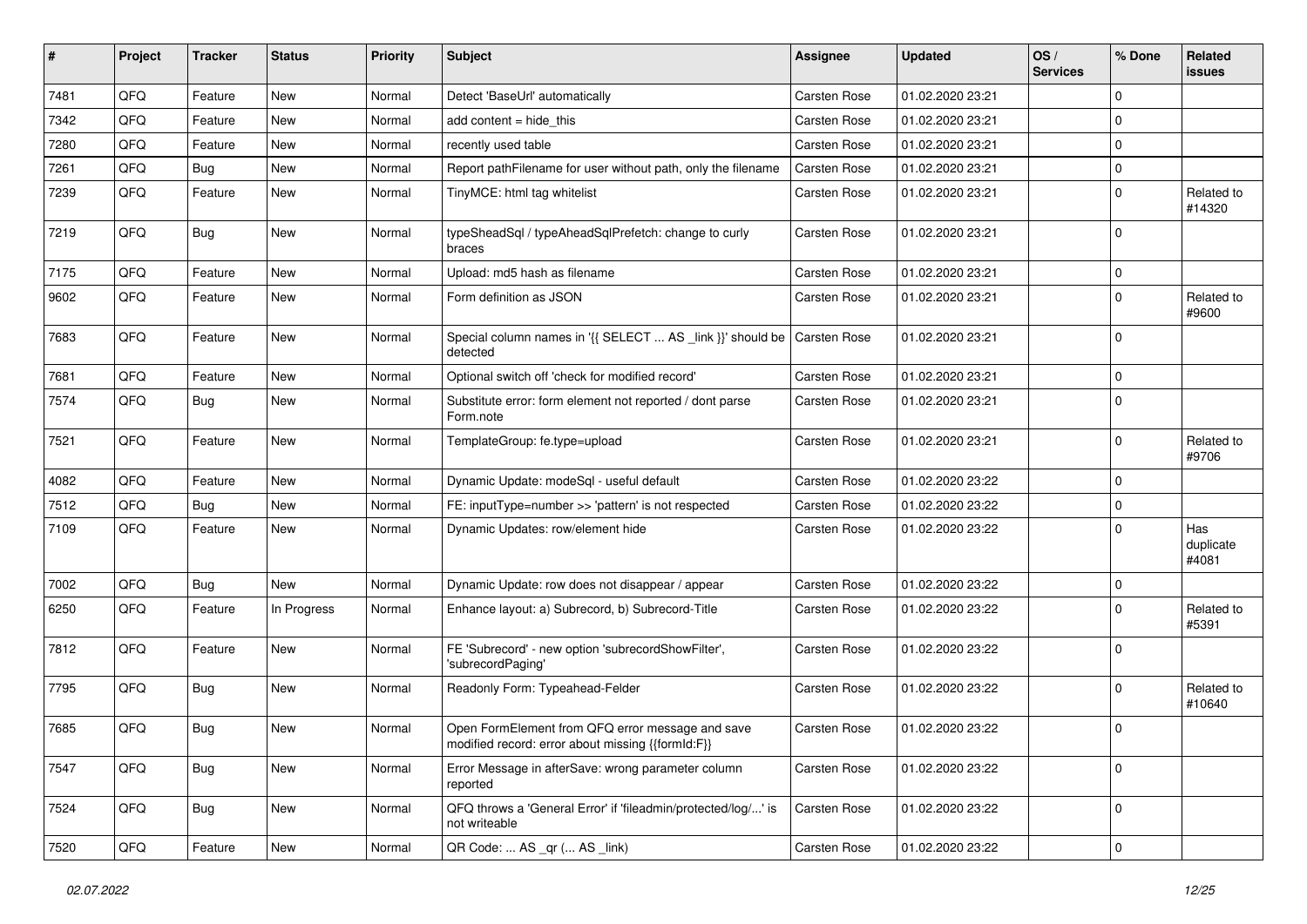| $\sharp$ | Project | <b>Tracker</b> | <b>Status</b>     | <b>Priority</b> | <b>Subject</b>                                                                                         | Assignee            | <b>Updated</b>   | OS/<br><b>Services</b> | % Done      | Related<br>issues    |
|----------|---------|----------------|-------------------|-----------------|--------------------------------------------------------------------------------------------------------|---------------------|------------------|------------------------|-------------|----------------------|
| 7519     | QFQ     | Feature        | New               | Normal          | Select: Multi                                                                                          | Carsten Rose        | 01.02.2020 23:22 |                        | $\Omega$    |                      |
| 7513     | QFQ     | <b>Bug</b>     | <b>New</b>        | Normal          | Radios not correct aligned                                                                             | Carsten Rose        | 01.02.2020 23:22 |                        | $\Omega$    |                      |
| 7730     | QFQ     | Feature        | Priorize          | Normal          | SELECT Box: title in between                                                                           | Benjamin Baer       | 01.02.2020 23:22 |                        | $\Omega$    |                      |
| 8806     | QFQ     | Feature        | <b>New</b>        | Normal          | SQL Function nl2br                                                                                     | <b>Carsten Rose</b> | 01.02.2020 23:22 |                        | $\Omega$    |                      |
| 8719     | QFQ     | Feature        | <b>New</b>        | Normal          | extraButtonLock: add support for 0/1                                                                   | <b>Carsten Rose</b> | 01.02.2020 23:22 |                        | $\mathbf 0$ |                      |
| 8336     | QFQ     | Feature        | <b>New</b>        | Normal          | Form > modified > Close New: a) Optional disable popup, b)<br>custom text, c) mode on save: close stay | <b>Carsten Rose</b> | 01.02.2020 23:22 |                        | $\Omega$    | Related to<br>#8335  |
| 8089     | QFQ     | Feature        | <b>New</b>        | Normal          | Copy/Paste for FormElements                                                                            | <b>Carsten Rose</b> | 01.02.2020 23:22 |                        | $\Omega$    |                      |
| 8049     | QFQ     | Bug            | <b>New</b>        | Normal          | FE.type=note, column 'value': text moves some pixel to top<br>after save                               | Carsten Rose        | 01.02.2020 23:22 |                        | $\Omega$    |                      |
| 7924     | QFQ     | Feature        | New               | Normal          | Radio/Checkbox with Tooltip                                                                            | <b>Carsten Rose</b> | 01.02.2020 23:22 |                        | $\mathbf 0$ |                      |
| 9129     | QFQ     | Feature        | New               | Normal          | sqlValidate: Message as notification, not as error                                                     | Carsten Rose        | 01.02.2020 23:22 |                        | $\Omega$    | Related to<br>#9128  |
| 9128     | QFQ     | Feature        | <b>New</b>        | Normal          | Error Message: not replaced variables- a) replace back to '{',<br>b) underline                         | <b>Carsten Rose</b> | 01.02.2020 23:22 |                        | $\Omega$    | Related to<br>#9129  |
| 9127     | QFQ     | <b>Bug</b>     | <b>New</b>        | Normal          | Error Message: change 'roll over' color - text not readable                                            | <b>Carsten Rose</b> | 01.02.2020 23:22 |                        | $\mathbf 0$ |                      |
| 8975     | QFQ     | Feature        | <b>New</b>        | Normal          | Report Notation: 2.0                                                                                   | <b>Carsten Rose</b> | 01.02.2020 23:22 |                        | $\Omega$    | Related to<br>#8963  |
| 9130     | QFQ     | Feature        | Some day<br>maybe | Normal          | tablesorter: Automatic Row numbering / Zeilenummer                                                     | Benjamin Baer       | 01.02.2020 23:22 |                        | $\Omega$    |                      |
| 9317     | QFQ     | <b>Bug</b>     | New               | Normal          | FE.type=note: with dynamic show/hidden an empty label<br>causes trouble                                | <b>Carsten Rose</b> | 01.02.2020 23:22 |                        | $\Omega$    |                      |
| 9208     | QFQ     | Feature        | <b>New</b>        | Normal          | Manage 'recent' records                                                                                | <b>Carsten Rose</b> | 01.02.2020 23:22 |                        | $\mathbf 0$ |                      |
| 9177     | QFQ     | <b>Bug</b>     | New               | Normal          | Bug? QFQ tries to save an action FE, which has real existing<br>column name                            | <b>Carsten Rose</b> | 01.02.2020 23:22 |                        | $\Omega$    |                      |
| 9136     | QFQ     | Feature        | <b>New</b>        | Normal          | Create ZIP files with dynamic PDFs                                                                     | <b>Carsten Rose</b> | 01.02.2020 23:22 |                        | $\Omega$    |                      |
| 9537     | QFQ     | Feature        | <b>New</b>        | Normal          | FormEditor: Edit fieldset in FrontEnd                                                                  | Carsten Rose        | 01.02.2020 23:22 |                        | $\mathbf 0$ |                      |
| 9533     | QFQ     | Bug            | <b>New</b>        | Normal          | FE.type=upload: Check in 'beforeSave' if upload is given                                               | <b>Carsten Rose</b> | 01.02.2020 23:22 |                        | $\Omega$    | Related to<br>#11523 |
| 9352     | QFQ     | Feature        | New               | Normal          | FE 'Native' fire slaveld, sqlAfter, sqlIns                                                             | <b>Carsten Rose</b> | 01.02.2020 23:22 |                        | $\Omega$    |                      |
| 9811     | QFQ     | Feature        | <b>New</b>        | Normal          | Report: tag every n'th row                                                                             | <b>Carsten Rose</b> | 01.02.2020 23:22 |                        | $\Omega$    |                      |
| 9783     | QFQ     | Bug            | New               | Normal          | Email with special characters                                                                          | <b>Carsten Rose</b> | 01.02.2020 23:22 |                        | $\mathbf 0$ |                      |
| 9781     | QFQ     | Feature        | New               | Normal          | Button: CSS class to make buttons smaller                                                              | <b>Carsten Rose</b> | 01.02.2020 23:22 |                        | $\mathbf 0$ |                      |
| 9707     | QFQ     | Feature        | <b>New</b>        | Normal          | SIP security: encode pageld and check pageld on decode                                                 | <b>Carsten Rose</b> | 01.02.2020 23:22 |                        | $\Omega$    |                      |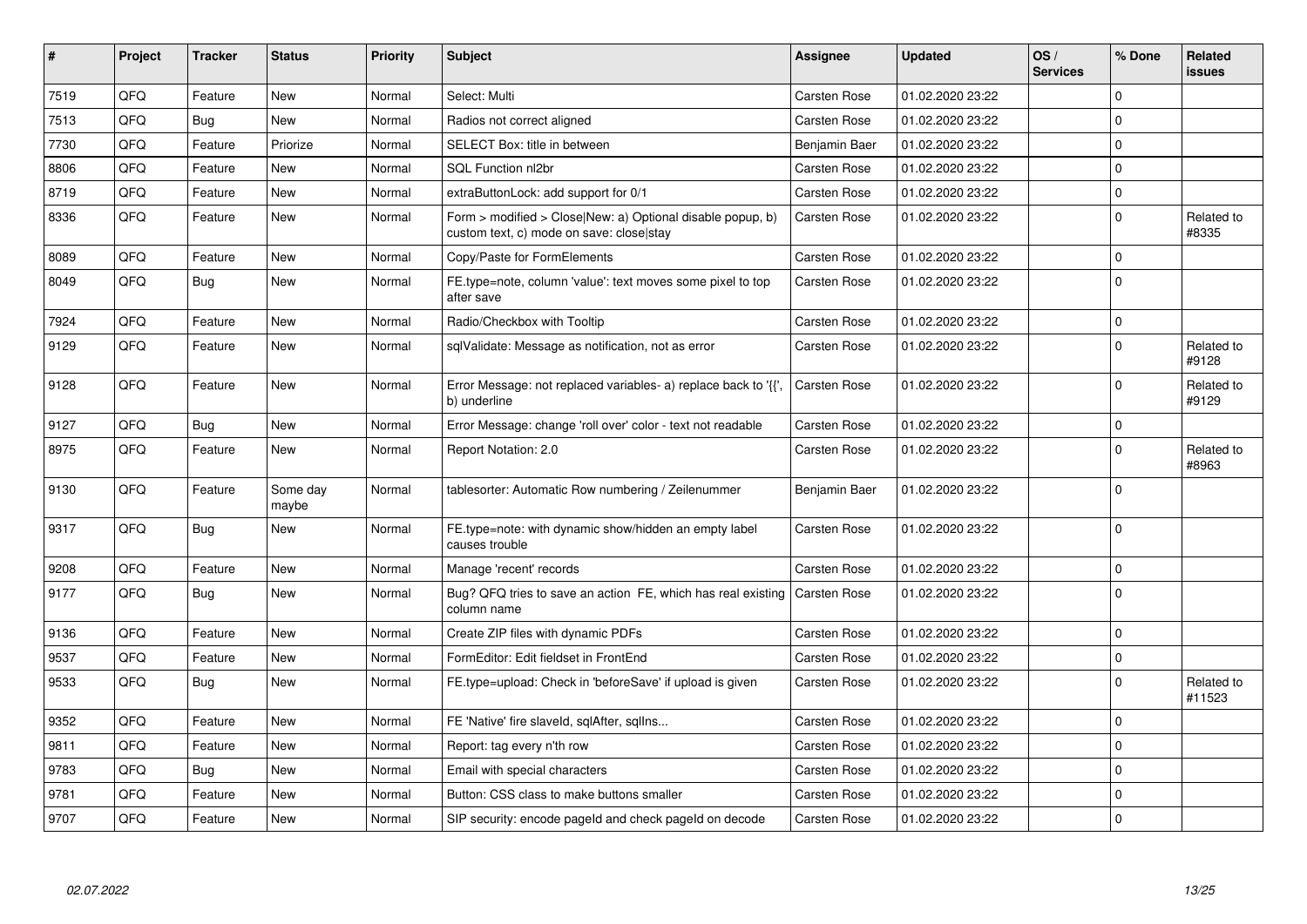| #     | Project | <b>Tracker</b> | <b>Status</b>     | <b>Priority</b> | <b>Subject</b>                                                                                        | Assignee            | <b>Updated</b>   | OS/<br><b>Services</b> | % Done      | Related<br>issues                                                    |
|-------|---------|----------------|-------------------|-----------------|-------------------------------------------------------------------------------------------------------|---------------------|------------------|------------------------|-------------|----------------------------------------------------------------------|
| 9706  | QFQ     | Feature        | New               | Normal          | Multi File Upload (hidden template group)                                                             | <b>Carsten Rose</b> | 01.02.2020 23:22 |                        | U           | Related to<br>#7521,<br>Related to<br>#5562,<br>Related to<br>#13330 |
| 10015 | QFQ     | Feature        | Priorize          | Normal          | Monospace in Textarea                                                                                 | <b>Carsten Rose</b> | 03.02.2020 13:40 |                        | 0           |                                                                      |
| 10003 | QFQ     | Feature        | Priorize          | Normal          | fieldset: stronger visualize group                                                                    | Benjamin Baer       | 12.02.2020 08:13 |                        | 0           |                                                                      |
| 10324 | QFQ     | Bug            | New               | Normal          | Excel Export mit Template funktioniert nur, wenn Template<br>vor uid kommt                            |                     | 30.03.2020 11:20 |                        | $\Omega$    | Related to<br>#10257                                                 |
| 4050  | QFQ     | Feature        | New               | Normal          | sql.log: 1) FormElement ID which causes a specific action, 2) Carsten Rose<br>Result in the same row. |                     | 15.04.2020 11:35 |                        | 0           | Related to<br>#5458                                                  |
| 10082 | QFQ     | <b>Bug</b>     | New               | Normal          | FE.type=SELECT - 'sanatize' Class                                                                     | Carsten Rose        | 07.05.2020 09:36 |                        | $\mathbf 0$ | Related to<br>#10081                                                 |
| 10119 | QFQ     | Feature        | New               | Normal          | Dropdown (selectlist) & TypeAhead: format and catagorize list                                         | <b>Carsten Rose</b> | 07.05.2020 09:36 |                        | $\Omega$    |                                                                      |
| 10124 | QFQ     | Feature        | Feedback          | Normal          | qfq AAI-Login                                                                                         | Karin Niffeler      | 07.05.2020 09:36 |                        | $\Omega$    |                                                                      |
| 10322 | QFQ     | Bug            | New               | Normal          | FormElement / Radio: missing column 'enum' >> FE not<br>reported                                      | Carsten Rose        | 07.05.2020 09:37 |                        | $\mathbf 0$ |                                                                      |
| 10384 | QFQ     | Feature        | <b>New</b>        | Normal          | Parameter Exchange QFQ Instances                                                                      |                     | 07.05.2020 09:38 |                        | $\Omega$    |                                                                      |
| 10443 | QFQ     | Feature        | In Progress       | Normal          | Konzept_api / _live                                                                                   | Carsten Rose        | 07.05.2020 09:39 |                        | $\mathbf 0$ |                                                                      |
| 5559  | QFQ     | Bug            | New               | Normal          | FE.type = Upload: 'accept' might contain variables                                                    | <b>Carsten Rose</b> | 11.05.2020 21:23 |                        | $\mathbf 0$ |                                                                      |
| 10593 | QFQ     | Feature        | New               | Normal          | label2: text behind input element                                                                     | <b>Carsten Rose</b> | 16.05.2020 10:57 |                        | $\Omega$    |                                                                      |
| 5345  | QFQ     | Feature        | New               | Normal          | Report: UPDATE / INSERT / DELETE statements should<br>trigger subqueries, depending on the result.    | Carsten Rose        | 27.05.2020 16:11 |                        | 0           |                                                                      |
| 10658 | QFQ     | <b>Bug</b>     | New               | Normal          | processReadOnly broken                                                                                | <b>Carsten Rose</b> | 27.05.2020 17:55 |                        | $\Omega$    |                                                                      |
| 10005 | QFQ     | Feature        | Priorize          | Normal          | Report / special column name:  AS _calendar                                                           | Carsten Rose        | 03.06.2020 17:28 |                        | $\mathbf 0$ |                                                                      |
| 10738 | QFQ     | Feature        | Some day<br>maybe | Normal          | CORS headers for external API requests                                                                |                     | 10.06.2020 14:00 |                        | $\Omega$    |                                                                      |
| 3432  | QFQ     | Feature        | New               | Normal          | subrecord: dynamicUpdate                                                                              | Carsten Rose        | 11.06.2020 21:10 |                        | $\Omega$    | Related to<br>#5691                                                  |
| 10763 | QFQ     | Feature        | New               | Normal          | form accessed and submitted despite logout?                                                           |                     | 16.06.2020 11:43 |                        | $\Omega$    |                                                                      |
| 10819 | QFQ     | Feature        | New               | Normal          | Persistent SIP - second try                                                                           | Carsten Rose        | 29.06.2020 23:02 |                        | 0           | Related to<br>#6261                                                  |
| 10874 | QFQ     | Feature        | New               | Normal          | Erstellen eines Foreign Keys in der Tabelle "FormElement"                                             |                     | 13.07.2020 10:11 |                        | 0           |                                                                      |
| 10890 | QFQ     | <b>Bug</b>     | New               | Normal          | AutoCron hangs                                                                                        |                     | 20.07.2020 13:56 |                        | 0           |                                                                      |
| 10976 | QFQ     | Feature        | New               | Normal          | Excel Export Verbesserungen                                                                           | Carsten Rose        | 06.08.2020 10:56 |                        | 0           |                                                                      |
| 10996 | QFQ     | Feature        | New               | Normal          | Download video via sip: no seek                                                                       | Carsten Rose        | 12.08.2020 14:18 |                        | $\mathbf 0$ |                                                                      |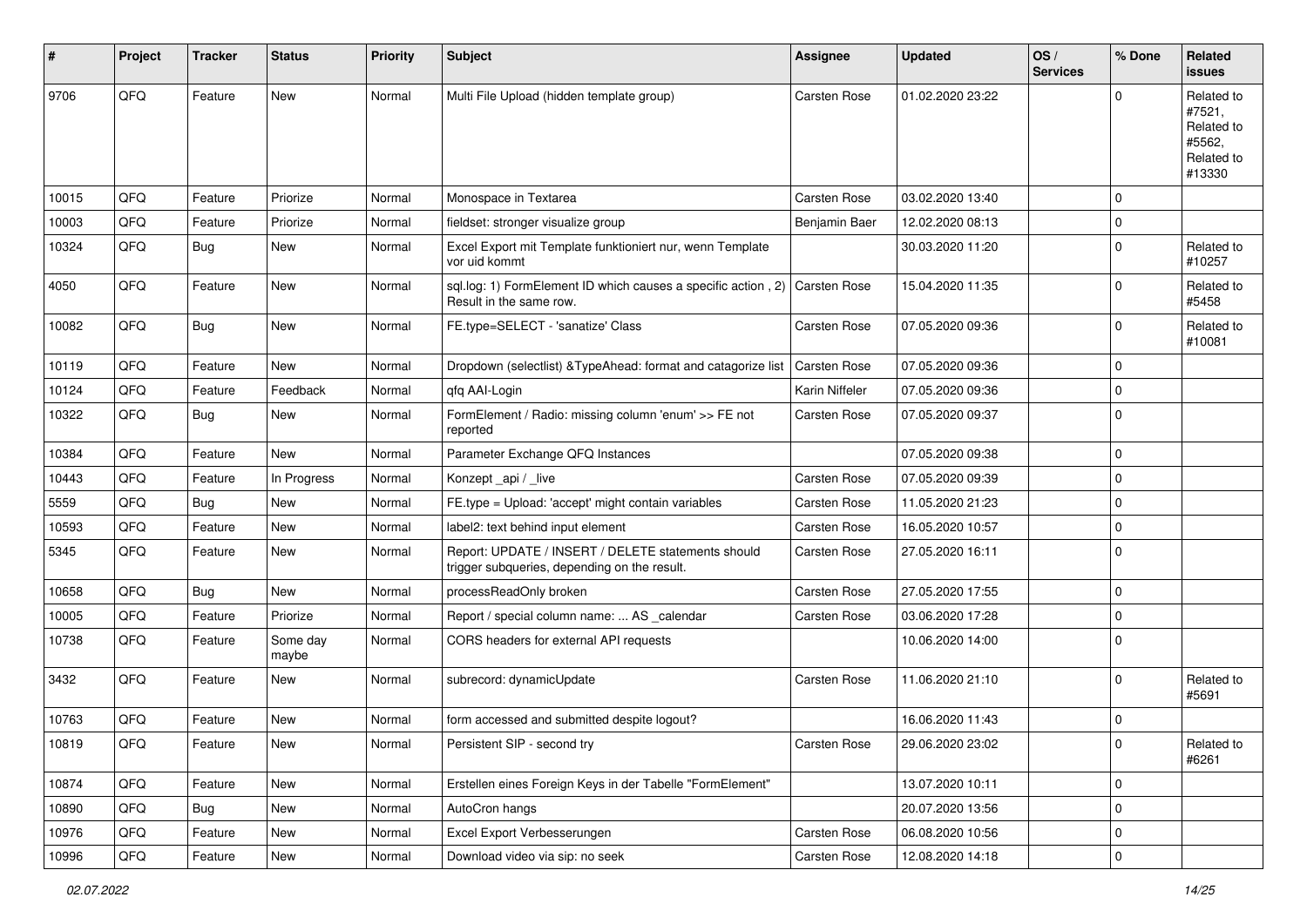| #     | Project | <b>Tracker</b> | <b>Status</b>     | <b>Priority</b> | <b>Subject</b>                                                                      | Assignee            | <b>Updated</b>   | OS/<br><b>Services</b> | % Done      | Related<br>issues                                                    |
|-------|---------|----------------|-------------------|-----------------|-------------------------------------------------------------------------------------|---------------------|------------------|------------------------|-------------|----------------------------------------------------------------------|
| 11080 | QFQ     | Feature        | New               | Normal          | Send MQTT messages                                                                  | Carsten Rose        | 29.08.2020 19:49 |                        | $\mathbf 0$ |                                                                      |
| 11076 | QFQ     | Feature        | In Progress       | Normal          | SELECT  AS _websocket                                                               | Carsten Rose        | 30.08.2020 17:49 |                        | $\mathbf 0$ |                                                                      |
| 11195 | QFQ     | Bug            | New               | Low             | Dynamic Update: Note not updated if new text is empty<br>(v20.4)                    |                     | 25.09.2020 11:14 |                        | $\mathbf 0$ |                                                                      |
| 11239 | QFQ     | <b>Bug</b>     | New               | Normal          | Radiobutton (plain): horizontales Rendern abhängig vom<br>Datentyp in der Datenbank | Carsten Rose        | 30.09.2020 18:37 |                        | $\mathbf 0$ |                                                                      |
| 11504 | QFQ     | Feature        | New               | Normal          | Dynamic Update: Button text update for 'Save',' Close' &<br>'Delete'                | <b>Carsten Rose</b> | 12.11.2020 23:44 |                        | $\mathbf 0$ |                                                                      |
| 10937 | QFQ     | <b>Bug</b>     | <b>New</b>        | Normal          | Fehler mit abhängigen Select- Feldern beim Positionieren                            | Carsten Rose        | 12.11.2020 23:45 |                        | $\mathbf 0$ |                                                                      |
| 10759 | QFQ     | <b>Bug</b>     | New               | Normal          | emptyMeansNull - Feld falsch aktualisiert                                           |                     | 12.11.2020 23:45 |                        | 0           |                                                                      |
| 10704 | QFQ     | Bug            | New               | Normal          | wkhtml problem rendering fullCalendar.js / fabric.js >><br>successor: puppeteer     | Carsten Rose        | 12.11.2020 23:45 |                        | $\mathbf 0$ | Related to<br>#5024,<br>Related to<br>#4650,<br>Related to<br>#10715 |
| 10588 | QFQ     | <b>Bug</b>     | New               | Normal          | typeahed Tag: Doku anpassen                                                         | Carsten Rose        | 12.11.2020 23:45 |                        | 0           |                                                                      |
| 11522 | QFQ     | <b>Bug</b>     | New               | Normal          | Aus/Einblenden von Reitern                                                          |                     | 13.11.2020 14:58 |                        | $\mathbf 0$ |                                                                      |
| 11523 | QFQ     | Feature        | New               | Normal          | Mit dynamic Update erkennen, ob Upload gemacht wurde                                | Carsten Rose        | 13.11.2020 15:07 |                        | 0           | Related to<br>#9533                                                  |
| 11535 | QFQ     | Feature        | New               | Normal          | Ability to create SQL columns in frontend QFQ forms                                 |                     | 17.11.2020 12:11 |                        | $\mathbf 0$ |                                                                      |
| 11534 | QFQ     | Feature        | New               | Normal          | Report: Action on selected rows - Table batchprocessing<br>feature                  |                     | 18.11.2020 08:15 |                        | $\mathbf 0$ |                                                                      |
| 11695 | QFQ     | Bug            | New               | Normal          | MultiForm required FE Error                                                         | <b>Carsten Rose</b> | 04.12.2020 13:34 |                        | 0           |                                                                      |
| 11715 | QFQ     | Bug            | New               | Normal          | acceptZeroAsRequired and requiredOffButMark do not<br>coincide                      |                     | 08.12.2020 12:13 |                        | 0           |                                                                      |
| 11716 | QFQ     | Feature        | New               | Normal          | Form an beliebiger Stelle im Report anzeigen                                        |                     | 09.12.2020 09:47 |                        | 0           |                                                                      |
| 11752 | QFQ     | Bug            | New               | Normal          | checkbox renders multiple input elements with same name                             | Carsten Rose        | 17.12.2020 14:58 |                        | $\mathbf 0$ | Related to<br>#11750                                                 |
| 11775 | QFQ     | Feature        | New               | Normal          | Subrecord Tooltip pro Feld                                                          | Carsten Rose        | 18.12.2020 15:22 |                        | $\mathbf 0$ | Related to<br>#11955                                                 |
| 5695  | QFG     | Feature        | In Progress       | Normal          | Multiform                                                                           | Carsten Rose        | 02.01.2021 18:38 |                        | $\mathbf 0$ |                                                                      |
| 9126  | QFQ     | <b>Bug</b>     | Some day<br>maybe | Normal          | hidden Form elements are present in page source                                     |                     | 02.01.2021 18:41 |                        | $\mathbf 0$ |                                                                      |
| 9281  | QFQ     | Bug            | Some day<br>maybe | Normal          | Allow STRICT TRANS TABLES                                                           | Carsten Rose        | 02.01.2021 18:43 |                        | $\mathbf 0$ |                                                                      |
| 3880  | QFQ     | Feature        | Some day<br>maybe | Normal          | Form 'Form': anlegen einer Tabelle                                                  |                     | 14.01.2021 10:12 |                        | 0           |                                                                      |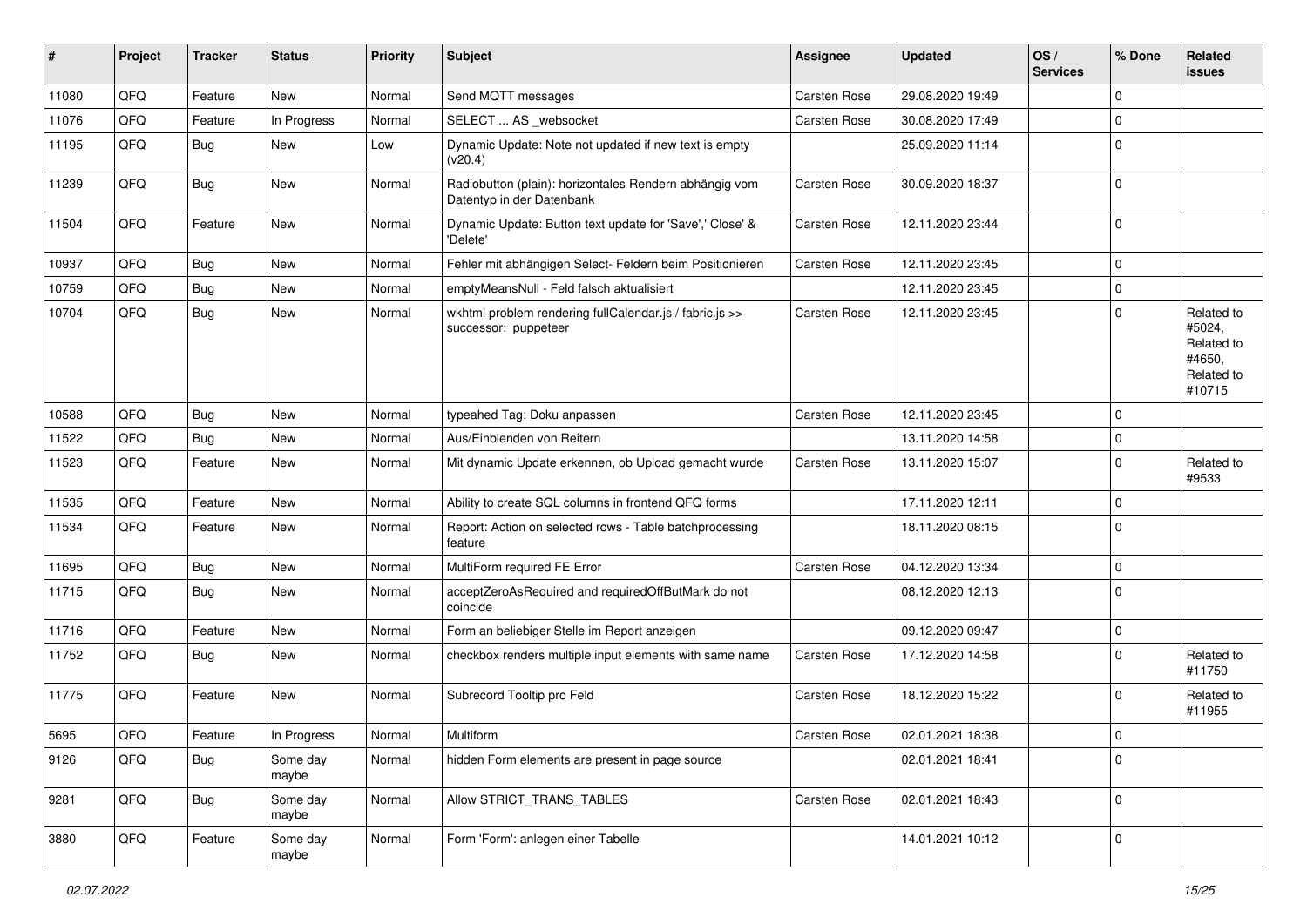| #     | Project | <b>Tracker</b> | <b>Status</b>     | <b>Priority</b> | <b>Subject</b>                                                                                       | <b>Assignee</b>     | <b>Updated</b>   | OS/<br><b>Services</b> | % Done      | Related<br>issues         |
|-------|---------|----------------|-------------------|-----------------|------------------------------------------------------------------------------------------------------|---------------------|------------------|------------------------|-------------|---------------------------|
| 7229  | QFQ     | Feature        | Some day<br>maybe | Normal          | New FormElement.type: Button                                                                         |                     | 01.02.2021 12:32 |                        | U           |                           |
| 9958  | QFQ     | Bug            | Priorize          | Normal          | Broken subrecord query: no error message                                                             | <b>Carsten Rose</b> | 05.02.2021 15:15 |                        | $\mathbf 0$ |                           |
| 12023 | QFQ     | Feature        | New               | Normal          | MySQL Stored Precdure: QDECODESPECIALCHAR()                                                          | Carsten Rose        | 16.02.2021 11:16 |                        | $\Omega$    | Related to<br>#12022      |
| 12038 | QFQ     | Feature        | New               | Normal          | a) STORE_VAR: filenameOnlyStripUniq, b) SP:<br>QSTRIPUNIQ()                                          |                     | 17.02.2021 23:55 |                        | $\Omega$    |                           |
| 12024 | QFQ     | Feature        | New               | Normal          | Excel Export: text columns by default decode<br>htmlspeciachar()                                     | <b>Carsten Rose</b> | 17.02.2021 23:55 |                        | U           | Related to<br>#12022      |
| 12039 | QFQ     | Feature        | New               | Normal          | Missing htmlSpecialChar() in pre processing on form submit                                           |                     | 18.02.2021 00:09 |                        | $\Omega$    | Related to<br>#14320      |
| 12040 | QFQ     | Bug            | New               | Normal          | FE Mode 'hidden' für zwei FEs auf einer Zeile                                                        | <b>Carsten Rose</b> | 18.02.2021 10:13 |                        | 0           |                           |
| 12045 | QFQ     | Bug            | New               | Normal          | templateGroup afterSave FE: Aufruf ohne<br>sqlHonorFormElements funktioniert nicht                   | Carsten Rose        | 18.02.2021 16:33 |                        | 0           |                           |
| 8187  | QFQ     | Feature        | New               | Normal          | Subrecord: enable/hide new button - make new/edit/delete<br>customizeable.                           | Carsten Rose        | 06.03.2021 18:44 |                        | $\Omega$    | Related to<br>#11326      |
| 12133 | QFQ     | <b>Bug</b>     | <b>New</b>        | Normal          | NPM, phpSpreadSheet aktualisieren                                                                    | <b>Carsten Rose</b> | 15.03.2021 09:04 |                        | $\Omega$    |                           |
| 12146 | QFQ     | Feature        | New               | Normal          | Autocron Job: Anzeigen wann der naechste Job ausgefuehrt<br>wird, resp das er nicht ausgefuehrt wird | <b>Carsten Rose</b> | 15.03.2021 15:23 |                        | $\Omega$    |                           |
| 11516 | QFQ     | Feature        | New               | Normal          | Multi Page Form (Previous/Next Buttons)                                                              | <b>Carsten Rose</b> | 16.03.2021 17:52 |                        | 0           |                           |
| 8217  | QFQ     | Feature        | New               | Normal          | if-elseif-else construct                                                                             | Carsten Rose        | 16.03.2021 18:41 |                        | $\Omega$    | Related to<br>#10716      |
| 10714 | QFQ     | Feature        | New               | Normal          | multi Table Form                                                                                     | <b>Carsten Rose</b> | 16.03.2021 18:44 |                        | 0           |                           |
| 12187 | QFQ     | Bug            | <b>New</b>        | Normal          | Trigger FormAsFile() via Report: probably problem with multi<br>DB setup                             | <b>Carsten Rose</b> | 20.03.2021 21:20 |                        | $\Omega$    |                           |
| 11347 | QFQ     | Bug            | Feedback          | Normal          | If Bedingungen funktionieren nicht korrekt                                                           | Christoph Fuchs     | 21.03.2021 20:37 |                        | $\mathbf 0$ |                           |
| 10080 | QFQ     | Feature        | New               | Normal          | Popup on 'save' / 'close': configure dialog (answer<br>yes/no/cancle/)                               | Carsten Rose        | 28.03.2021 20:52 |                        | 0           | Is duplicate<br>of #12262 |
| 12330 | QFQ     | Feature        | New               | Normal          | Copy to input field / text area / TinyMCE                                                            | Carsten Rose        | 07.04.2021 09:01 |                        | $\mathbf 0$ |                           |
| 12135 | QFQ     | Feature        | New               | Normal          | Subrecord: Notiz                                                                                     |                     | 24.04.2021 16:58 |                        | $\Omega$    |                           |
| 7278  | QFQ     | Feature        | Some day<br>maybe | Normal          | Form: Wert vordefinieren der immer gesetzt wird                                                      |                     | 02.05.2021 09:27 |                        | $\Omega$    |                           |
| 12162 | QFQ     | Feature        | New               | Normal          | FE.type=sendmail: personalized mailing (several mails) via<br>template                               | Carsten Rose        | 03.05.2021 20:45 |                        | 0           |                           |
| 12156 | QFQ     | Feature        | New               | Normal          | Form: Optional disable 'leave page'                                                                  |                     | 03.05.2021 20:45 |                        | 0           |                           |
| 12109 | QFQ     | Feature        | New               | Normal          | Donwload Link: Plain, SIP, Persistent Link, Peristent SIP -<br>new notation                          | Carsten Rose        | 03.05.2021 20:45 |                        | $\Omega$    | Related to<br>#12085      |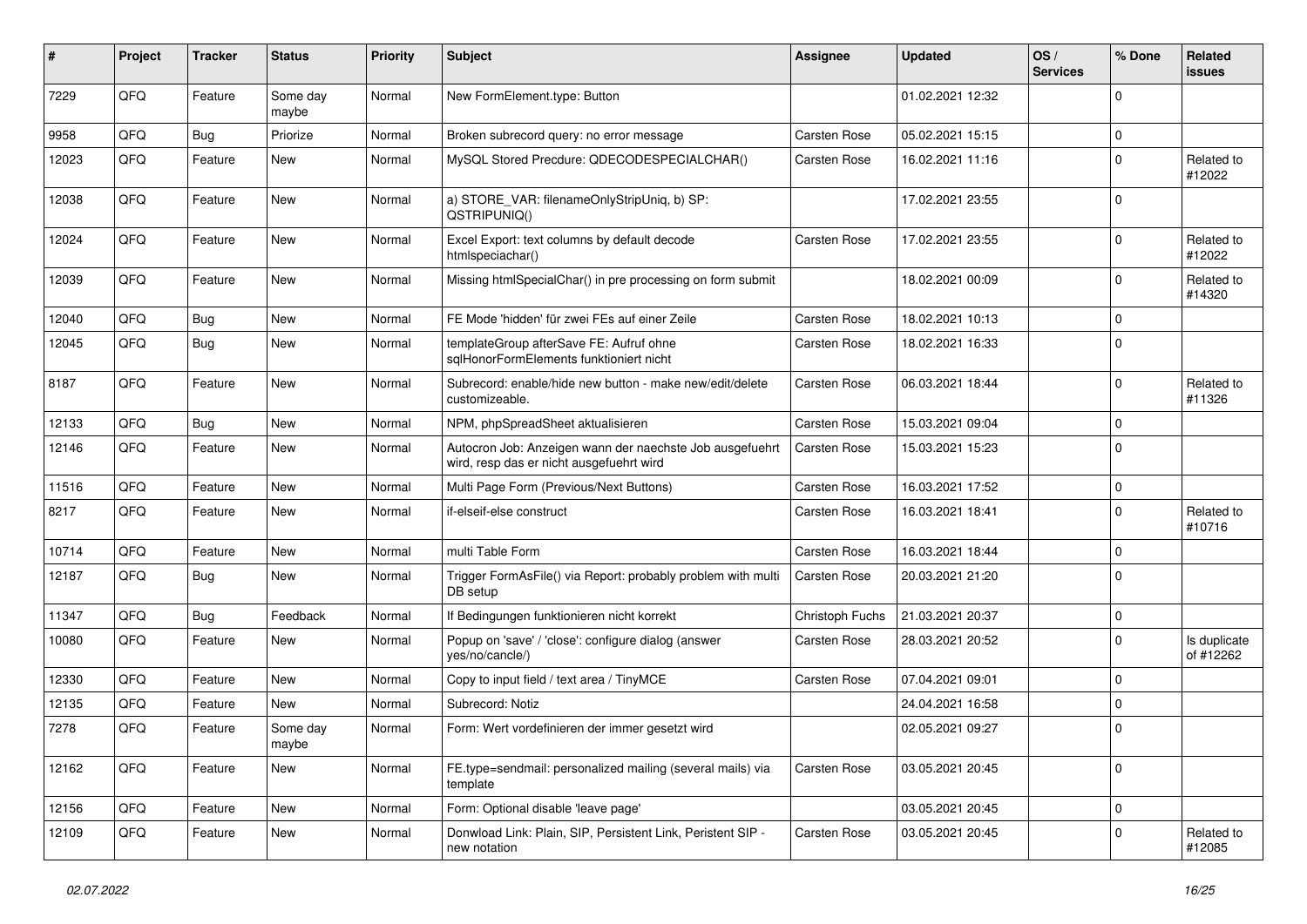| #     | Project | <b>Tracker</b> | <b>Status</b> | <b>Priority</b> | <b>Subject</b>                                                                                                            | Assignee                                               | <b>Updated</b>   | OS/<br><b>Services</b> | % Done      | Related<br><b>issues</b>                      |                      |
|-------|---------|----------------|---------------|-----------------|---------------------------------------------------------------------------------------------------------------------------|--------------------------------------------------------|------------------|------------------------|-------------|-----------------------------------------------|----------------------|
| 12480 | QFQ     | Feature        | <b>New</b>    | Normal          | If QFQ upgrade is running, block further request                                                                          | <b>Carsten Rose</b>                                    | 03.05.2021 20:45 |                        | $\Omega$    |                                               |                      |
| 12477 | QFQ     | Feature        | New           | Normal          | Support for refactoring: Form, FormElement, diverse<br>Tabellen/Spalten, tt-content Records                               | <b>Carsten Rose</b>                                    | 03.05.2021 20:45 |                        | $\Omega$    |                                               |                      |
| 12474 | QFQ     | Feature        | <b>New</b>    | Normal          | Check BaseConfigURL if it is given and the the last char is '/'                                                           | <b>Carsten Rose</b>                                    | 03.05.2021 20:45 |                        | $\Omega$    |                                               |                      |
| 12413 | QFQ     | Feature        | New           | Normal          | STORE_TYPO3: enhance for {{be_users.email:T}},<br>{{fe users.email:T}}                                                    | Carsten Rose                                           | 03.05.2021 20:45 |                        | $\Omega$    | Related to<br>#12412,<br>Related to<br>#10012 |                      |
| 12400 | QFQ     | Feature        | <b>New</b>    | Normal          | Tutorial ist in QFQ Doku, Wird in der Suche gefunden, es gibt   Carsten Rose<br>aber kein Menupunkt - Inhalt ueberpruefen |                                                        | 03.05.2021 20:45 |                        | $\Omega$    |                                               |                      |
| 12269 | QFQ     | Feature        | <b>New</b>    | Normal          | 2FA - Login                                                                                                               | Carsten Rose                                           | 03.05.2021 20:45 |                        | $\Omega$    |                                               |                      |
| 11747 | QFQ     | Feature        | New           | Normal          | Maintenance Page with Redirect                                                                                            | <b>Carsten Rose</b>                                    | 03.05.2021 20:47 |                        | $\Omega$    | Related to<br>#11741                          |                      |
| 4194  | QFQ     | Feature        | In Progress   | Normal          | Bootstrap 4 ist jetzt offiziel                                                                                            |                                                        | 03.05.2021 20:47 |                        | 0           | Related to<br>#10114                          |                      |
| 11955 | QFQ     | Feature        | New           | Normal          | subrecord: new title option to set <th> attributes - e.g. to<br/>customize tablesorter options.</th>                      | attributes - e.g. to<br>customize tablesorter options. | Carsten Rose     | 03.05.2021 20:47       |             | $\Omega$                                      | Related to<br>#11775 |
| 11668 | QFQ     | <b>Bug</b>     | New           | Normal          | Play function.sql - problem with mysql                                                                                    | Carsten Rose                                           | 03.05.2021 20:48 |                        | 0           |                                               |                      |
| 11667 | QFQ     | Bug            | New           | Normal          | MySQL mariadb-server-10.3: Incorrect datetime value                                                                       | Carsten Rose                                           | 03.05.2021 20:48 |                        | $\Omega$    |                                               |                      |
| 12163 | QFQ     | Feature        | New           | Normal          | Checkbox: table wrap                                                                                                      | <b>Carsten Rose</b>                                    | 03.05.2021 20:51 |                        | $\Omega$    |                                               |                      |
| 12119 | QFQ     | Feature        | <b>New</b>    | Normal          | AS paged: error message missing if there ist no 'r' argument.                                                             | <b>Carsten Rose</b>                                    | 03.05.2021 20:51 |                        | $\Omega$    |                                               |                      |
| 10345 | QFQ     | Feature        | <b>New</b>    | Normal          | Templates - Patterns QFQ Style                                                                                            |                                                        | 03.05.2021 21:01 |                        | $\Omega$    | Related to<br>#10713                          |                      |
| 10766 | QFQ     | <b>Bug</b>     | <b>New</b>    | High            | Radiobutton / parameter.buttonClass=btn-default: dynamic<br>update                                                        |                                                        | 03.05.2021 21:12 |                        | $\Omega$    | Related to<br>#11237                          |                      |
| 10640 | QFQ     | <b>Bug</b>     | New           | High            | TypeAhead Tag: FE editierbar trotz readOnly                                                                               | <b>Carsten Rose</b>                                    | 03.05.2021 21:12 |                        | $\Omega$    | Related to<br>#7795                           |                      |
| 10508 | QFQ     | Bug            | <b>New</b>    | High            | Multi Form broken on Multi DB Instance                                                                                    | <b>Carsten Rose</b>                                    | 03.05.2021 21:12 |                        | $\mathbf 0$ |                                               |                      |
| 10506 | QFQ     | <b>Bug</b>     | New           | High            | Template Group broken on MultiDB instance                                                                                 | Carsten Rose                                           | 03.05.2021 21:12 |                        | 0           | Related to<br>#10505                          |                      |
| 10081 | QFQ     | Bug            | New           | High            | Stale record lock after 'forbidden' character                                                                             | Carsten Rose                                           | 03.05.2021 21:12 |                        | $\Omega$    | Related to<br>#10082,<br>Related to<br>#9789  |                      |
| 12468 | QFQ     | Bug            | <b>New</b>    | Urgent          | Form: update Form.title after save                                                                                        | <b>Carsten Rose</b>                                    | 03.05.2021 21:12 |                        | $\Omega$    |                                               |                      |
| 11850 | QFQ     | Feature        | New           | Urgent          | Wizard Form: basierend auf einer Tabelle eine Form anlegen.                                                               |                                                        | 03.05.2021 21:12 |                        | $\Omega$    | Blocked by<br>#8082                           |                      |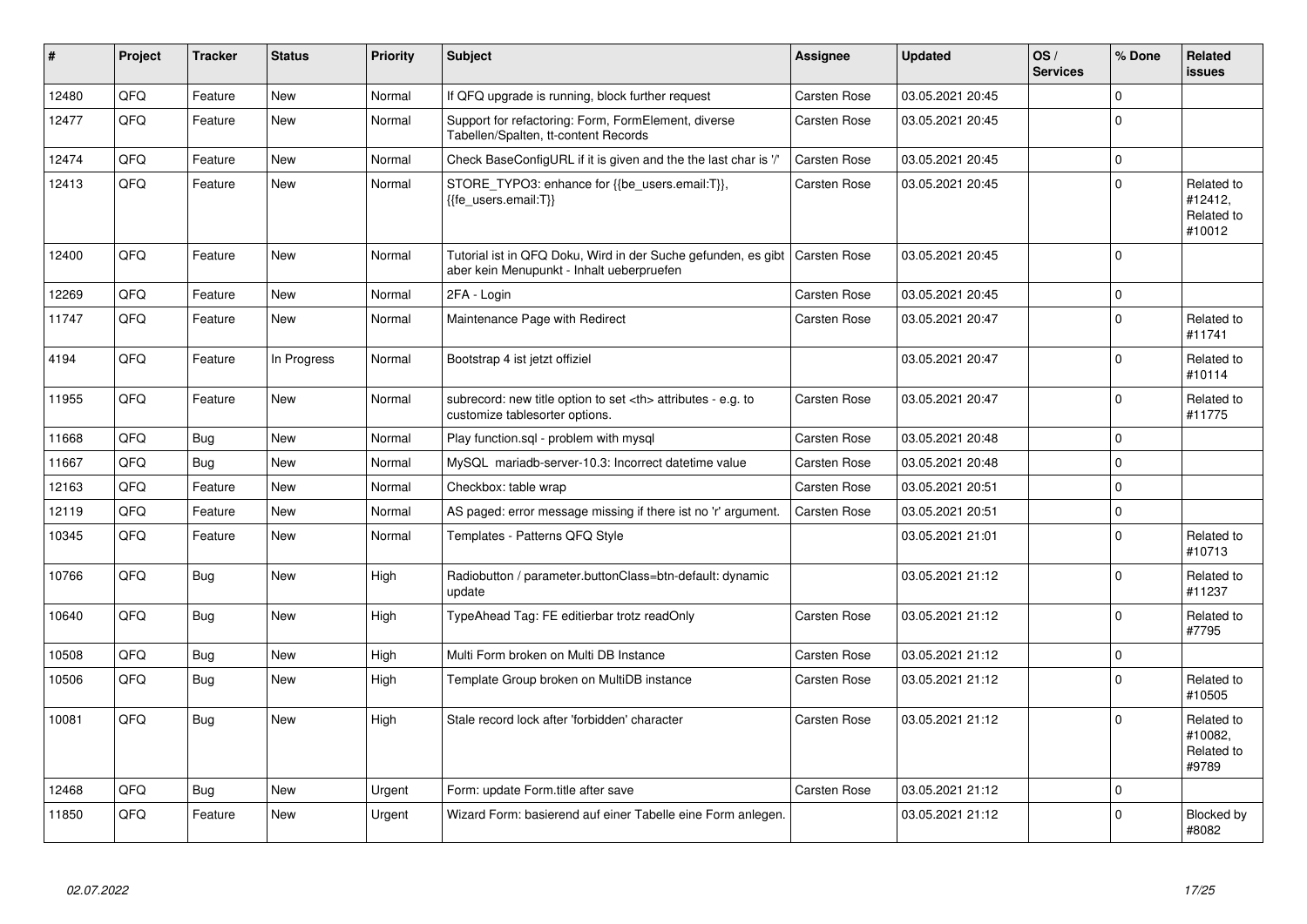| #     | Project | <b>Tracker</b> | <b>Status</b>     | <b>Priority</b> | Subject                                                                                                | Assignee            | <b>Updated</b>   | OS/<br><b>Services</b> | % Done      | Related<br>issues                           |
|-------|---------|----------------|-------------------|-----------------|--------------------------------------------------------------------------------------------------------|---------------------|------------------|------------------------|-------------|---------------------------------------------|
| 11237 | QFQ     | <b>Bug</b>     | New               | High            | Radiobutton / parameter.buttonClass= btn-default - kein dirty<br>Trigger                               | Benjamin Baer       | 03.05.2021 21:12 |                        | $\Omega$    | Related to<br>#10766                        |
| 11057 | QFQ     | Bug            | New               | High            | Checkboxes ohne span.checkmark im Report werden<br>ausgeblendet                                        | Benjamin Baer       | 03.05.2021 21:12 |                        | $\Omega$    | Related to<br>#11039                        |
| 3727  | QFQ     | Feature        | New               | High            | Security: Session Hijacking erschweren                                                                 | Carsten Rose        | 03.05.2021 21:14 |                        | $\Omega$    |                                             |
| 3848  | QFQ     | Feature        | Some day<br>maybe | High            | Antivirus check fuer Upload files in qfq?                                                              | Carsten Rose        | 03.05.2021 21:14 |                        | $\Omega$    | Related to<br>#4131                         |
| 3570  | QFQ     | <b>Bug</b>     | Some day<br>maybe | High            | Formular mit prmitnew   permitEdit=Always wird nicht<br>aufgerufen (ist leer)                          | Carsten Rose        | 03.05.2021 21:14 |                        | $\Omega$    |                                             |
| 3109  | QFQ     | <b>Bug</b>     | Some day<br>maybe | High            | RealUrl: Links werden nicht korrekt gerendert                                                          | <b>Carsten Rose</b> | 03.05.2021 21:14 |                        | $\Omega$    |                                             |
| 3061  | QFQ     | <b>Bug</b>     | Some day<br>maybe | High            | winstitute: mysql connection durcheinander - nmhp17<br>(ag7)/QFQ arbeitet mit DB/Tabellen von biostat. | <b>Carsten Rose</b> | 03.05.2021 21:14 |                        | $\mathbf 0$ |                                             |
| 880   | QFQ     | Feature        | Some day<br>maybe | Urgent          | Security: PHP, SQL Injection, XSS                                                                      |                     | 03.05.2021 21:14 |                        | $\Omega$    | Related to<br>#14320                        |
| 7650  | QFQ     | <b>Bug</b>     | New               | High            | Optional do not show 'required' sign on FormElement                                                    | <b>Carsten Rose</b> | 03.05.2021 21:14 |                        | 0           |                                             |
| 5715  | QFQ     | Feature        | New               | High            | PDF Caching                                                                                            | Carsten Rose        | 03.05.2021 21:14 |                        | $\Omega$    | Related to<br>#5851,<br>Related to<br>#6357 |
| 5459  | QFQ     | <b>Bug</b>     | New               | High            | Multi DB: spread system tables between 'QFQ' and 'Data'-DB                                             | <b>Carsten Rose</b> | 03.05.2021 21:14 |                        | $\Omega$    | Related to<br>#4720                         |
| 5221  | QFQ     | <b>Bug</b>     | New               | High            | Download Dialog: Bleibt stehen in FF wenn Datei<br>automatisch gespeichert wird.                       | <b>Carsten Rose</b> | 03.05.2021 21:14 |                        | $\Omega$    |                                             |
| 4279  | QFQ     | <b>Bug</b>     | Some day<br>maybe | High            | config.linkVars lost                                                                                   | <b>Carsten Rose</b> | 03.05.2021 21:14 |                        | $\Omega$    |                                             |
| 4258  | QFQ     | Feature        | Some day<br>maybe | High            | <b>System Defaults: Forms</b>                                                                          | <b>Carsten Rose</b> | 03.05.2021 21:14 |                        | $\Omega$    |                                             |
| 3990  | QFQ     | Feature        | Some day<br>maybe | High            | custom class definition: add space automatically                                                       | Carsten Rose        | 03.05.2021 21:14 |                        | $\mathbf 0$ |                                             |
| 3967  | QFQ     | Feature        | Some day<br>maybe | High            | Report: Checkbox, Radio, Dropdown, Input welches ohne<br>Submit funktioniert - 'Inline-Form'           | Carsten Rose        | 03.05.2021 21:14 |                        | 0           |                                             |
| 8962  | QFQ     | Feature        | <b>New</b>        | High            | allow for form fields with identical names                                                             | <b>Carsten Rose</b> | 03.05.2021 21:14 |                        | 0           |                                             |
| 8668  | QFQ     | <b>Bug</b>     | New               | High            | Pill disabled: dyamic mode 'hidden' not respected - FE is still<br>required                            | <b>Carsten Rose</b> | 03.05.2021 21:14 |                        | 0           |                                             |
| 8431  | QFQ     | <b>Bug</b>     | New               | High            | autocron.php with wrong path                                                                           | Carsten Rose        | 03.05.2021 21:14 |                        | $\mathbf 0$ |                                             |
| 8083  | QFQ     | <b>Bug</b>     | New               | High            | FormEditor: primary table list does not respect<br>'indexDb={{indexData:Y}}'                           | Carsten Rose        | 03.05.2021 21:14 |                        | $\mathbf 0$ | Has<br>duplicate<br>#6678                   |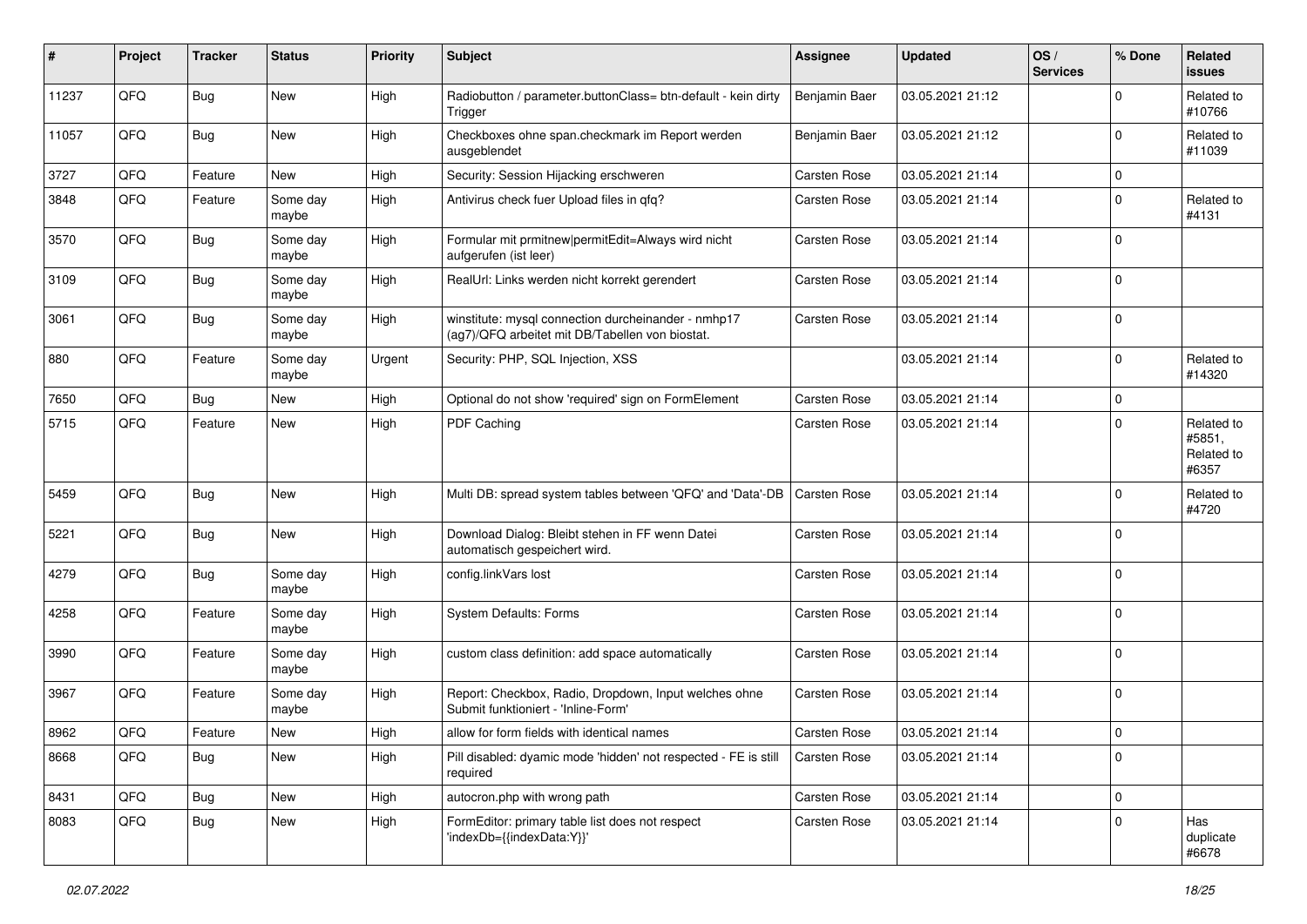| #     | Project | <b>Tracker</b> | <b>Status</b> | <b>Priority</b> | Subject                                                                                                        | Assignee            | <b>Updated</b>   | OS/<br><b>Services</b> | % Done      | Related<br>issues                                                      |
|-------|---------|----------------|---------------|-----------------|----------------------------------------------------------------------------------------------------------------|---------------------|------------------|------------------------|-------------|------------------------------------------------------------------------|
| 7899  | QFQ     | Bug            | New           | High            | Fe.type=password / retype / required: always complain about<br>missing value                                   | <b>Carsten Rose</b> | 03.05.2021 21:14 |                        | $\Omega$    |                                                                        |
| 7850  | QFQ     | Feature        | New           | High            | Upload records: non 'pathFileName' column                                                                      | Carsten Rose        | 03.05.2021 21:14 |                        | $\mathbf 0$ |                                                                        |
| 9534  | QFQ     | <b>Bug</b>     | Priorize      | Urgent          | FE.type=upload: 'Unknown Mode: ID"                                                                             | Carsten Rose        | 03.05.2021 21:14 |                        | $\Omega$    | Related to<br>#9532                                                    |
| 9173  | QFQ     | Bug            | Priorize      | Urgent          | Stale Record Lock: Firefox                                                                                     | <b>Carsten Rose</b> | 03.05.2021 21:14 |                        | $\Omega$    | Related to<br>#9789                                                    |
| 9548  | QFQ     | Feature        | Feedback      | High            | FormElement: Pattern mismatch - optional report only on<br>focus lost                                          | Benjamin Baer       | 03.05.2021 21:14 |                        | $\Omega$    |                                                                        |
| 12465 | QFQ     | Feature        | New           | Normal          | QFQ Function: use in FE to fill StoreRecord                                                                    | Carsten Rose        | 05.05.2021 21:58 |                        | l 0         |                                                                        |
| 12504 | QFQ     | Feature        | Priorize      | Normal          | sql.log: report fe.id                                                                                          | Carsten Rose        | 05.05.2021 22:09 |                        | $\mathbf 0$ |                                                                        |
| 12503 | QFQ     | Feature        | Priorize      | Normal          | Detect dangerous UPDATE statement with missing WHERE                                                           | <b>Carsten Rose</b> | 05.05.2021 22:09 |                        | $\mathbf 0$ |                                                                        |
| 11320 | QFQ     | Feature        | Priorize      | Normal          | Typo3 Version 10 support                                                                                       | <b>Carsten Rose</b> | 05.05.2021 22:09 |                        | $\mathbf 0$ |                                                                        |
| 9394  | QFQ     | Feature        | Priorize      | Normal          | REST: allow for non numerical ids in get requests                                                              | Carsten Rose        | 05.05.2021 22:10 |                        | $\mathbf 0$ |                                                                        |
| 8963  | QFQ     | Feature        | Priorize      | Normal          | Setting values in a store: flexible way                                                                        | Carsten Rose        | 05.05.2021 22:10 |                        | $\mathbf 0$ | Related to<br>#8975                                                    |
| 3867  | QFQ     | Feature        | Priorize      | Normal          | Readonly Formular: Template Groups add/delete ausbeldnen                                                       | <b>Carsten Rose</b> | 05.05.2021 22:12 |                        | $\mathbf 0$ |                                                                        |
| 8044  | QFQ     | Feature        | Priorize      | Normal          | Transaction: a) Form, b) Report                                                                                | Carsten Rose        | 05.05.2021 22:14 |                        | $\Omega$    | Related to<br>#8043                                                    |
| 9668  | QFQ     | Feature        | Priorize      | Normal          | Form.mode: rename 'hidden' to 'hide'                                                                           | Carsten Rose        | 05.05.2021 22:14 |                        | $\mathbf 0$ | Related to<br>#6437                                                    |
| 12439 | QFQ     | Feature        | In Progress   | Normal          | TinyMCE Paste from Word & Character Count/Limit                                                                | Carsten Rose        | 05.05.2021 22:15 |                        | 0           |                                                                        |
| 12412 | QFQ     | Feature        | New           | Normal          | Action/Escape qualifier 'e' (empty), '0': if given, an empty<br>string (or '0') will be treated as 'not found' | Carsten Rose        | 08.05.2021 09:40 |                        | $\Omega$    | Related to<br>#12413,<br>Related to<br>#10012                          |
| 10011 | QFQ     | Feature        | Priorize      | Normal          | Offer new STORE_TYPO3 Variable 'beUser', 'beEmail'                                                             | <b>Carsten Rose</b> | 08.05.2021 09:51 |                        | $\Omega$    | Related to<br>#10012,<br>Related to<br>#12511                          |
| 10012 | QFQ     | Feature        | Priorize      | Normal          | redirectAllMailTo: {{beEmail:T}}                                                                               | Carsten Rose        | 08.05.2021 09:54 |                        | $\Omega$    | Related to<br>#12412,<br>Related to<br>#12413,<br>Related to<br>#10011 |
| 11893 | QFQ     | Feature        | New           | High            | Broken SIP: a) only report one time, b) only report in main<br>column                                          | Carsten Rose        | 12.05.2021 12:13 |                        | $\mathbf 0$ | Related to<br>#12532,<br>Related to<br>#14187                          |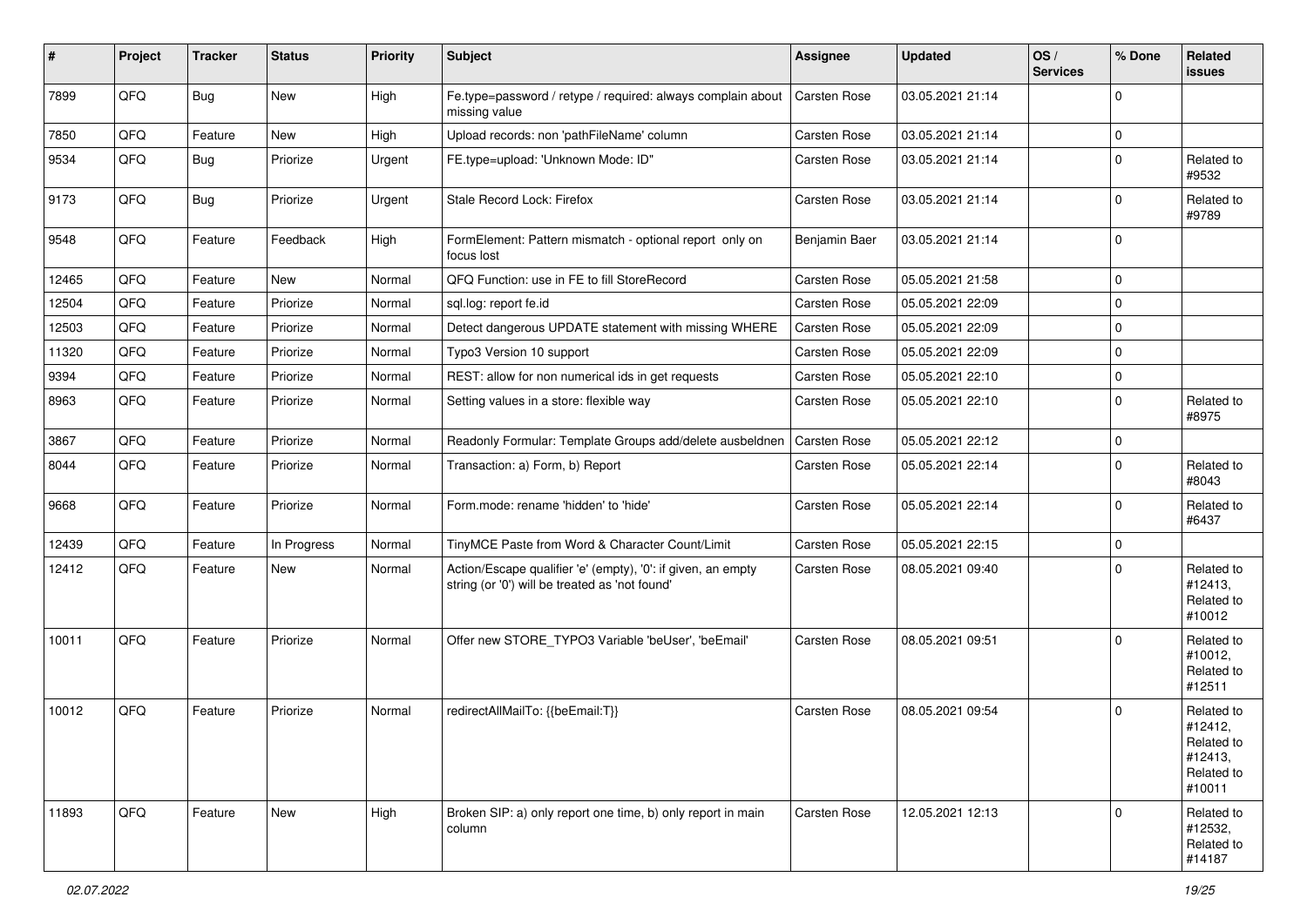| $\sharp$ | Project | <b>Tracker</b> | <b>Status</b>     | <b>Priority</b> | Subject                                                                  | Assignee     | <b>Updated</b>   | OS/<br><b>Services</b> | % Done      | Related<br>issues                             |
|----------|---------|----------------|-------------------|-----------------|--------------------------------------------------------------------------|--------------|------------------|------------------------|-------------|-----------------------------------------------|
| 9531     | QFQ     | <b>Bug</b>     | <b>New</b>        | High            | FE File: Dynamic Update / modeSql / required detected even<br>it not set | Carsten Rose | 11.06.2021 20:32 |                        | 0           | Related to<br>#12398                          |
| 7890     | QFQ     | <b>Bug</b>     | <b>New</b>        | Normal          | FormElement 'required': extraButtonInfo not aligned                      | Carsten Rose | 11.06.2021 21:17 |                        | $\mathbf 0$ | Related to<br>#11517                          |
| 9346     | QFQ     | Feature        | Priorize          | Normal          | beforeSave: check if an upload is given                                  | Carsten Rose | 11.06.2021 21:18 |                        | $\mathbf 0$ |                                               |
| 9348     | QFQ     | Feature        | New               | Normal          | defaultThumbnailSize: pre render thumbnails                              | Carsten Rose | 12.06.2021 09:05 |                        | $\mathbf 0$ |                                               |
| 6723     | QFQ     | Feature        | New               | Normal          | Report QFQ Installation and Version                                      | Carsten Rose | 12.06.2021 09:07 |                        | $\mathbf 0$ |                                               |
| 6261     | QFQ     | Feature        | New               | Normal          | Persistent SIP                                                           | Carsten Rose | 12.06.2021 09:07 |                        | $\mathbf 0$ | Related to<br>#10819                          |
| 11460    | QFQ     | Feature        | New               | Normal          | Easier creation of changelog: gitchangelog                               | Carsten Rose | 12.06.2021 10:20 |                        | $\mathbf 0$ | Related to<br>#13467                          |
| 9347     | QFQ     | Bug            | <b>New</b>        | High            | FE.type=upload with dynamic show/hidden: required not<br>detected        | Carsten Rose | 12.06.2021 10:40 |                        | $\mathbf 0$ | Related to<br>#5305,<br>Related to<br>#12398  |
| 9121     | QFQ     | Bug            | Priorize          | High            | sip links have r and dblndexData set                                     | Carsten Rose | 12.06.2021 10:41 |                        | $\mathbf 0$ |                                               |
| 12679    | QFQ     | Feature        | New               | Normal          | tablesorter: custom column width                                         | Carsten Rose | 16.06.2021 11:10 |                        | $\mathbf 0$ |                                               |
| 5305     | QFQ     | Bug            | <b>New</b>        | Normal          | Upload FormElement: nicht disabled by readonly Form                      | Carsten Rose | 16.06.2021 13:43 |                        | $\Omega$    | Related to<br>#9347,<br>Related to<br>#9834   |
| 8204     | QFQ     | Feature        | Priorize          | High            | Position 'required mark'                                                 | Carsten Rose | 16.06.2021 13:44 |                        | $\mathbf 0$ |                                               |
| 9669     | QFQ     | <b>Bug</b>     | Some day<br>maybe | Normal          | Checkbox / Template Group: radio/checkbox visible broken<br>after 'add'  | Carsten Rose | 16.06.2021 13:47 |                        | $\mathbf 0$ | Related to<br>#8091                           |
| 4445     | QFQ     | Feature        | Some day<br>maybe | Normal          | template group: Option to simulate fieldset                              |              | 28.06.2021 14:11 |                        | $\mathbf 0$ |                                               |
| 10661    | QFQ     | Bug            | In Progress       | Normal          | Typo3 Warnungen                                                          | Carsten Rose | 07.09.2021 13:23 |                        | $\mathbf 0$ | Related to<br>#12440                          |
| 11980    | QFQ     | Feature        | In Progress       | Normal          | protected verzeichnis MUSS geschützt werden                              | Carsten Rose | 07.09.2021 13:30 |                        | $\mathbf 0$ |                                               |
| 12325    | QFQ     | <b>Bug</b>     | Priorize          | Normal          | MultiDB form.dblndex not working for report syntax                       | Carsten Rose | 07.09.2021 13:37 |                        | $\Omega$    | Related to<br>#12145,<br>Related to<br>#12314 |
| 11036    | QFQ     | Feature        | Some day<br>maybe | Normal          | inline report editor permissions                                         | Carsten Rose | 16.09.2021 15:09 |                        | 0           | Related to<br>#11323                          |
| 10745    | QFQ     | Feature        | Some day<br>maybe | Normal          | Tablesorter Excel Export                                                 | Carsten Rose | 16.09.2021 15:09 |                        | $\mathbf 0$ |                                               |
| 10116    | QFQ     | Feature        | Some day<br>maybe | Normal          | TypeAhead: Tag - show inside 'input' element                             | Carsten Rose | 16.09.2021 15:09 |                        | $\mathbf 0$ |                                               |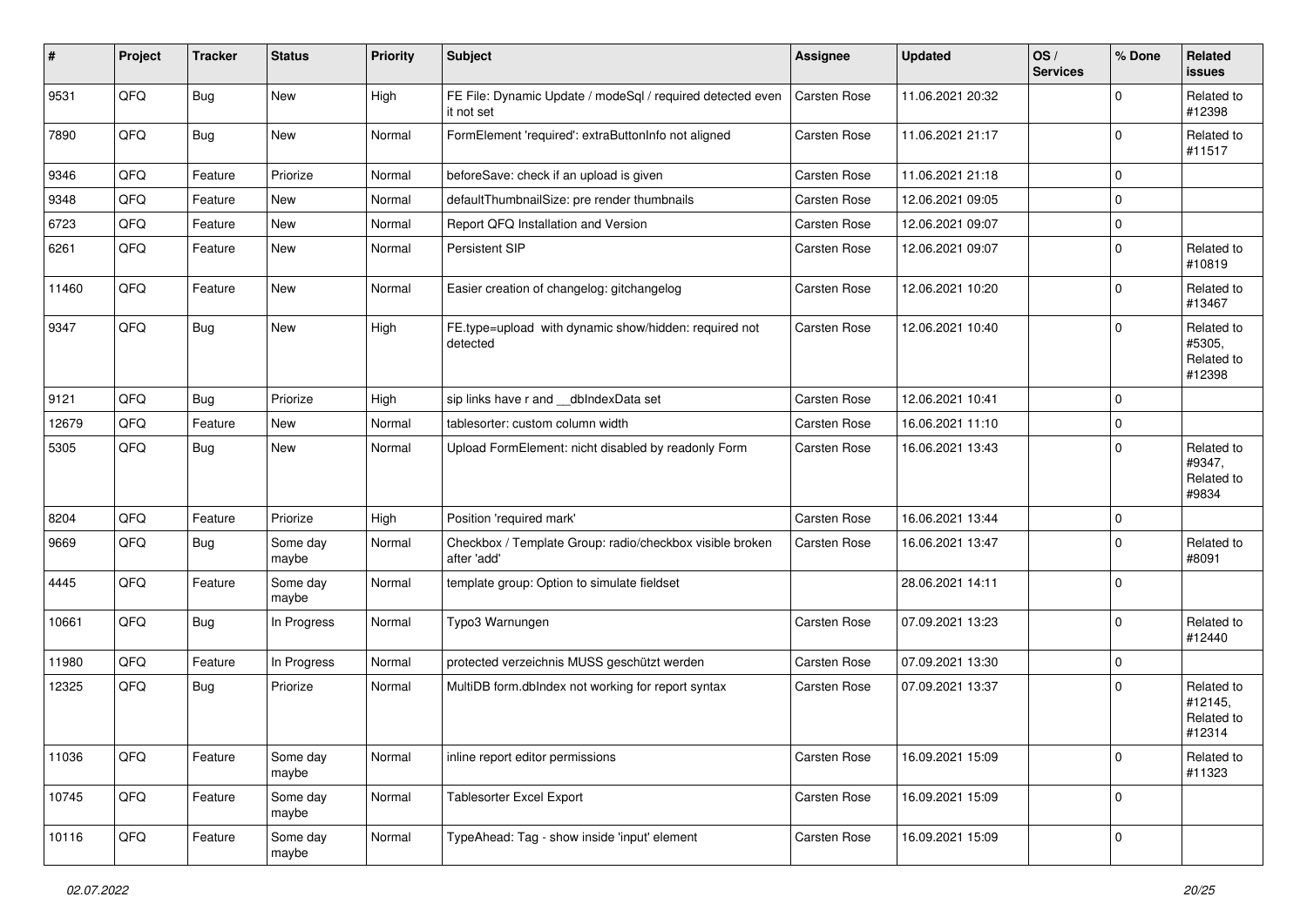| #     | Project | <b>Tracker</b> | <b>Status</b>     | <b>Priority</b> | Subject                                                              | <b>Assignee</b>     | <b>Updated</b>   | OS/<br><b>Services</b> | % Done         | Related<br><b>issues</b>                        |
|-------|---------|----------------|-------------------|-----------------|----------------------------------------------------------------------|---------------------|------------------|------------------------|----------------|-------------------------------------------------|
| 7456  | QFQ     | <b>Bug</b>     | Some day<br>maybe | Low             | Todos in Code: solve or make ticket                                  | Carsten Rose        | 16.09.2021 15:10 |                        | $\Omega$       |                                                 |
| 7453  | QFQ     | Feature        | Some day<br>maybe | Normal          | import / export forms QFQ                                            | Carsten Rose        | 16.09.2021 15:10 |                        | $\overline{0}$ |                                                 |
| 7452  | QFQ     | Feature        | Some day<br>maybe | Normal          | automate deployment new QFQ version                                  | Carsten Rose        | 16.09.2021 15:10 |                        | $\Omega$       |                                                 |
| 10095 | QFQ     | Feature        | Some day<br>maybe | Normal          | Generic Gitlab Integration into QFQ                                  | Carsten Rose        | 16.09.2021 15:10 |                        | $\Omega$       |                                                 |
| 8586  | QFQ     | Feature        | Some day<br>maybe | Normal          | QFQ: Enhance Error message for 'record not found'                    | Carsten Rose        | 16.09.2021 15:10 |                        | 0              |                                                 |
| 8520  | QFQ     | Feature        | Some day<br>maybe | Normal          | Bring QFQ to Composer                                                | Carsten Rose        | 16.09.2021 15:10 |                        | $\Omega$       |                                                 |
| 8101  | QFQ     | Feature        | Some day<br>maybe | Normal          | Password hash: support further hashing methods                       | Carsten Rose        | 16.09.2021 15:10 |                        | $\Omega$       |                                                 |
| 12315 | QFQ     | Feature        | Some day<br>maybe | Normal          | Form History (Diffs) / Backups                                       | Carsten Rose        | 16.09.2021 15:10 |                        | 0              |                                                 |
| 11323 | QFQ     | Feature        | Some day<br>maybe | Normal          | Report Frontend Editor Modal + Codemirror                            | Carsten Rose        | 16.09.2021 15:10 |                        | $\Omega$       | Related to<br>#11036                            |
| 11322 | QFQ     | Feature        | Some day<br>maybe | Normal          | Form Element JSON - (multiline parameter field)                      | Carsten Rose        | 16.09.2021 15:10 |                        | $\Omega$       |                                                 |
| 11217 | QFQ     | Feature        | Some day<br>maybe | Normal          | <b>Extend Script Functionality</b>                                   | Carsten Rose        | 16.09.2021 15:10 |                        | $\Omega$       |                                                 |
| 10716 | QFQ     | Feature        | Some day<br>maybe | Normal          | Business Logic mit Externen Skripten                                 | <b>Carsten Rose</b> | 16.09.2021 15:10 |                        | $\Omega$       | Related to<br>#10713,<br>Related to<br>#8217    |
| 12337 | QFQ     | Feature        | Some day<br>maybe | Normal          | Database.php: better caching                                         | Carsten Rose        | 16.09.2021 15:10 |                        | 0              |                                                 |
| 9013  | QFQ     | <b>Bug</b>     | New               | Normal          | Error in Twig template not handled                                   | <b>Carsten Rose</b> | 20.10.2021 13:43 |                        | 0              |                                                 |
| 13354 | QFQ     | Feature        | <b>New</b>        | Normal          | Using Websocket in QFQ                                               | Carsten Rose        | 10.11.2021 15:47 |                        | $\Omega$       |                                                 |
| 8082  | QFQ     | Feature        | Priorize          | High            | Contact form without saving record                                   | Carsten Rose        | 07.12.2021 15:20 |                        | $\Omega$       | Related to<br>#8587,<br><b>Blocks</b><br>#11850 |
| 11702 | QFQ     | Feature        | New               | Normal          | HTML Special Char makes no sense for 'allbut' if '&' is<br>forbidden | <b>Carsten Rose</b> | 07.12.2021 16:35 |                        | $\Omega$       | Related to<br>#5112,<br>Related to<br>#14320    |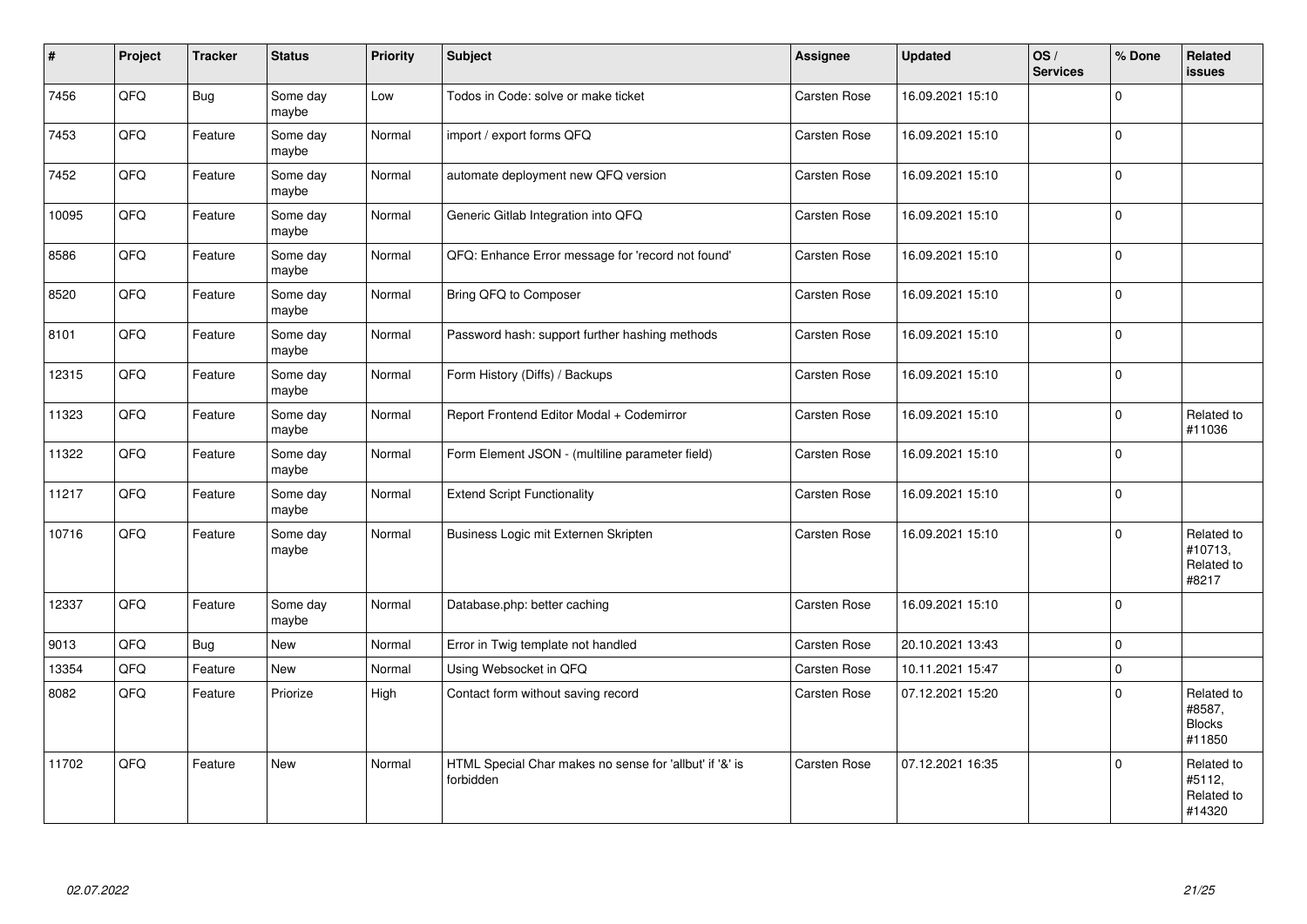| #     | Project | <b>Tracker</b> | <b>Status</b>              | <b>Priority</b> | <b>Subject</b>                                                                                                                        | Assignee            | <b>Updated</b>   | OS/<br><b>Services</b> | % Done      | Related<br><b>issues</b>                                                |
|-------|---------|----------------|----------------------------|-----------------|---------------------------------------------------------------------------------------------------------------------------------------|---------------------|------------------|------------------------|-------------|-------------------------------------------------------------------------|
| 9834  | QFQ     | <b>Bug</b>     | Priorize                   | Normal          | Input elements with tag 'disabled' are missing on form-submit:<br>server option 'processReadOnly' broken                              | <b>Carsten Rose</b> | 07.12.2021 16:43 |                        | $\Omega$    | Related to<br>#9691,<br>Related to<br>#5305, Has<br>duplicate<br>#12331 |
| 12186 | QFQ     | Feature        | New                        | High            | TinyMCE Config für Objekte                                                                                                            | Carsten Rose        | 07.12.2021 17:19 |                        | $\Omega$    | <b>Blocks</b><br>#12632                                                 |
| 10114 | QFQ     | Feature        | <b>New</b>                 | High            | Symbol (Link): 'G:' (Glyphicon) replaced by 'i:' (icon)                                                                               |                     | 07.12.2021 17:19 |                        | $\Omega$    | Related to<br>#3797,<br>Related to<br>#4194                             |
| 6116  | QFQ     | Bug            | Priorize                   | High            | value of checkbox not saved                                                                                                           | <b>Carsten Rose</b> | 07.12.2021 17:19 |                        | $\Omega$    |                                                                         |
| 12974 | QFQ     | Bug            | New                        | High            | Sanitize Queries in Action-Elements                                                                                                   | Carsten Rose        | 07.12.2021 17:19 |                        | $\Omega$    |                                                                         |
| 12670 | QFQ     | <b>Bug</b>     | <b>New</b>                 | High            | Dropdown-Menu classes können nicht mehr angegeben<br>werden                                                                           | <b>Carsten Rose</b> | 07.12.2021 17:19 |                        | $\Omega$    |                                                                         |
| 12532 | QFQ     | Feature        | New                        | High            | SIP-Parameter bei Seitenaufruf in Browser-Console anzeigen                                                                            | Carsten Rose        | 07.12.2021 17:19 |                        | $\Omega$    | Related to<br>#11893,<br>Related to<br>#14187                           |
| 12513 | QFQ     | Bug            | <b>New</b>                 | High            | Implement server side check of maxlength                                                                                              | Carsten Rose        | 07.12.2021 17:19 |                        | $\Omega$    |                                                                         |
| 12545 | QFQ     | <b>Bug</b>     | <b>New</b>                 | Urgent          | sgl.log not created / updated                                                                                                         | Carsten Rose        | 14.12.2021 16:02 |                        | $\Omega$    |                                                                         |
| 12702 | QFQ     | Bug            | New                        | High            | templateGroup: broken in multiDb Setup                                                                                                | <b>Carsten Rose</b> | 14.12.2021 16:02 |                        | $\Omega$    |                                                                         |
| 12544 | QFQ     | Feature        | New                        | High            | a) ' AS _link' new also as ' AS _format', b) sortierung via<br>'display: none;', c) '_format' benoeitgt nicht zwingend<br>u/U/p/m/z/d | Carsten Rose        | 14.12.2021 16:03 |                        | $\mathbf 0$ |                                                                         |
| 12463 | QFQ     | <b>Bug</b>     | ToDo                       | High            | QFQ Function: 'function' and 'sql' on same level - output of<br>sql is shown two times.                                               | <b>Carsten Rose</b> | 15.12.2021 16:31 |                        | I۵          |                                                                         |
| 13566 | QFQ     | Feature        | Ready to sync<br>(develop) | Normal          | Delete config-example.gfg.php file                                                                                                    | Carsten Rose        | 23.12.2021 09:25 |                        | $\Omega$    |                                                                         |
| 12327 | QFQ     | <b>Bug</b>     | New                        | Normal          | Copy to clipboard: Glyphicon can not be changed                                                                                       | Carsten Rose        | 27.12.2021 17:59 |                        | $\mathbf 0$ |                                                                         |
| 9135  | QFQ     | Feature        | Priorize                   | Normal          | Progress Bar generic / replace old hourglass download<br>popup                                                                        | Benjamin Baer       | 03.01.2022 07:43 |                        | $\Omega$    |                                                                         |
| 7965  | QFQ     | Feature        | Priorize                   | Normal          | Input type 'text' with visual format - currency                                                                                       | Benjamin Baer       | 03.01.2022 07:45 |                        | $\Omega$    |                                                                         |
| 4457  | QFQ     | Bug            | Priorize                   | Normal          | typeahead: pressing return to select an item, saves the form<br>and closes the form.                                                  | Benjamin Baer       | 03.01.2022 08:01 |                        | $\Omega$    | Related to<br>#4398                                                     |
| 6566  | QFQ     | <b>Bug</b>     | Priorize                   | Normal          | Link Function 'delete': provided parameter missing on page<br>reload                                                                  | Benjamin Baer       | 03.01.2022 08:08 |                        | $\Omega$    |                                                                         |
| 6870  | QFQ     | Feature        | Priorize                   | Normal          | Click on '_link' triggers an API call                                                                                                 | Benjamin Baer       | 03.01.2022 08:25 |                        | $\Omega$    |                                                                         |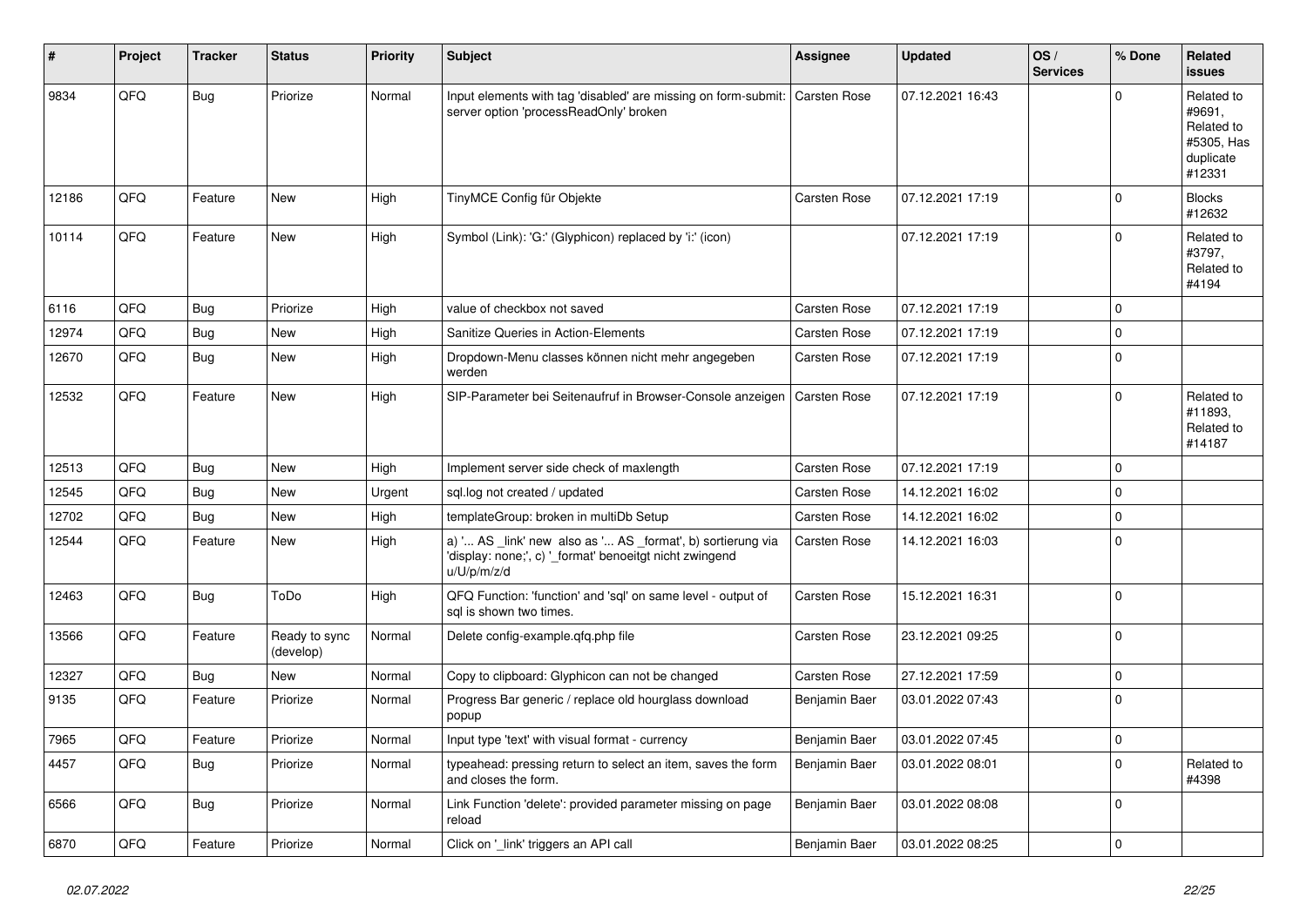| #     | Project | <b>Tracker</b> | <b>Status</b>     | <b>Priority</b> | <b>Subject</b>                                                                                                                                      | <b>Assignee</b>     | <b>Updated</b>   | OS/<br><b>Services</b> | % Done      | Related<br><b>issues</b>                    |
|-------|---------|----------------|-------------------|-----------------|-----------------------------------------------------------------------------------------------------------------------------------------------------|---------------------|------------------|------------------------|-------------|---------------------------------------------|
| 12476 | QFQ     | Feature        | New               | Normal          | clearMe: a) should trigger 'dirty', b) sticky on textarea resize                                                                                    | Benjamin Baer       | 04.01.2022 08:40 |                        | 0           | Related to<br>#9528                         |
| 13659 | QFQ     | <b>Bug</b>     | New               | Normal          | wrong sanitize class applied to R-store                                                                                                             | Carsten Rose        | 15.01.2022 14:23 |                        | $\mathbf 0$ |                                             |
| 13706 | QFQ     | <b>Bug</b>     | <b>New</b>        | Normal          | Wrong CheckType in FieldElement LastStatus of Form Cron                                                                                             | <b>Carsten Rose</b> | 21.01.2022 18:20 |                        | $\mathbf 0$ |                                             |
| 4413  | QFQ     | Feature        | New               | Normal          | fieldset: show/hidden, modeSql, dynamicUpdate                                                                                                       | <b>Carsten Rose</b> | 09.02.2022 15:19 |                        | $\mathbf 0$ |                                             |
| 5894  | QFQ     | Feature        | Feedback          | Normal          | Typeahead in Report: show/hide rows dynamically                                                                                                     | Carsten Rose        | 18.02.2022 08:50 |                        | $\Omega$    | Related to<br>#5893,<br>Related to<br>#5885 |
| 12395 | QFQ     | Bug            | ToDo              | High            | QFQ Function: Result two times shown                                                                                                                | <b>Carsten Rose</b> | 18.02.2022 08:59 |                        | $\Omega$    |                                             |
| 5548  | QFQ     | Feature        | Some day<br>maybe | Normal          | 801 Textfiles/Scriptfiles als Thumbnail                                                                                                             | Carsten Rose        | 07.03.2022 16:26 |                        | $\Omega$    |                                             |
| 13843 | QFQ     | Feature        | New               | Normal          | Create JWT via QFQ                                                                                                                                  | <b>Carsten Rose</b> | 19.03.2022 17:42 |                        | $\mathbf 0$ |                                             |
| 13841 | QFQ     | Feature        | New               | Normal          | Create PDF via iText - evaluate                                                                                                                     | <b>Carsten Rose</b> | 19.03.2022 17:42 |                        | $\mathbf 0$ |                                             |
| 13757 | QFQ     | Feature        | <b>New</b>        | High            | QR / Bar-Code Plugin                                                                                                                                | Enis Nuredini       | 19.03.2022 17:43 |                        | $\mathbf 0$ |                                             |
| 13700 | QFQ     | Feature        | New               | Normal          | Redesign gfg.io Seite                                                                                                                               | <b>Carsten Rose</b> | 19.03.2022 17:43 |                        | $\mathbf 0$ |                                             |
| 13647 | QFQ     | Bug            | <b>New</b>        | Normal          | Autofocus funktioniert nicht auf Chrome                                                                                                             | Benjamin Baer       | 19.03.2022 17:44 |                        | $\mathbf 0$ |                                             |
| 13592 | QFQ     | Bug            | <b>New</b>        | Normal          | QFQ Build Queue: das vergeben von Tags klappt nicht. Es<br>werden keine Releases gebaut.                                                            | Carsten Rose        | 19.03.2022 17:45 |                        | $\Omega$    |                                             |
| 13528 | QFQ     | Bug            | <b>New</b>        | Normal          | qfq.io > releases: es wird kein neues Release angelegt                                                                                              | Benjamin Baer       | 19.03.2022 17:46 |                        | $\mathbf 0$ |                                             |
| 13467 | QFQ     | Feature        | <b>New</b>        | Normal          | ChangeLog Generator                                                                                                                                 | <b>Carsten Rose</b> | 19.03.2022 17:46 |                        | $\Omega$    | Related to<br>#11460                        |
| 13460 | QFQ     | Bug            | New               | Normal          | Doc: Password set/reset  password should not processed<br>with 'html encode'                                                                        | <b>Carsten Rose</b> | 19.03.2022 17:46 |                        | $\Omega$    |                                             |
| 13332 | QFQ     | Bug            | <b>New</b>        | Normal          | Multi Form: Required Felder werden visuell nicht markiert.                                                                                          | Carsten Rose        | 19.03.2022 17:47 |                        | $\mathbf 0$ |                                             |
| 13331 | QFQ     | <b>Bug</b>     | <b>New</b>        | Normal          | Multi Form: Clear Icon misplaced                                                                                                                    | <b>Carsten Rose</b> | 19.03.2022 17:47 |                        | $\mathbf 0$ |                                             |
| 12716 | QFQ     | Bug            | <b>New</b>        | Normal          | template group: Pattern only applied to first instance                                                                                              | Carsten Rose        | 19.03.2022 17:47 |                        | $\mathbf 0$ |                                             |
| 12664 | QFQ     | Feature        | New               | Normal          | TinyMCE: report/remove malicous HTML/JS Code                                                                                                        | Carsten Rose        | 19.03.2022 17:47 |                        | $\Omega$    | Related to<br>#14320                        |
| 12603 | QFQ     | Feature        | New               | Normal          | Dropdown (Select), Radio, checkbox:<br>itemListAlways={{!SELECT key, value}}                                                                        | Carsten Rose        | 19.03.2022 17:47 |                        | $\mathbf 0$ |                                             |
| 12581 | QFQ     | Bug            | New               | Normal          | Form.forward=close: Record 'new' in new browser tab > save<br>(& close) >> Form is not reloaded with new created record id<br>and stays in mode=new | Carsten Rose        | 19.03.2022 17:48 |                        | l 0         |                                             |
| 12520 | QFQ     | Bug            | New               | Normal          | Switch FE User: still active even FE User session expired                                                                                           | Carsten Rose        | 19.03.2022 17:48 |                        | $\mathbf 0$ |                                             |
| 12508 | QFQ     | <b>Bug</b>     | In Progress       | High            | qfq Form: sendMail                                                                                                                                  | Karin Niffeler      | 19.03.2022 17:48 |                        | $\mathbf 0$ |                                             |
| 12512 | QFQ     | Bug            | New               | Normal          | Some MySQL Installation can't use 'stored procedures'                                                                                               | Carsten Rose        | 19.03.2022 17:48 |                        | $\mathbf 0$ |                                             |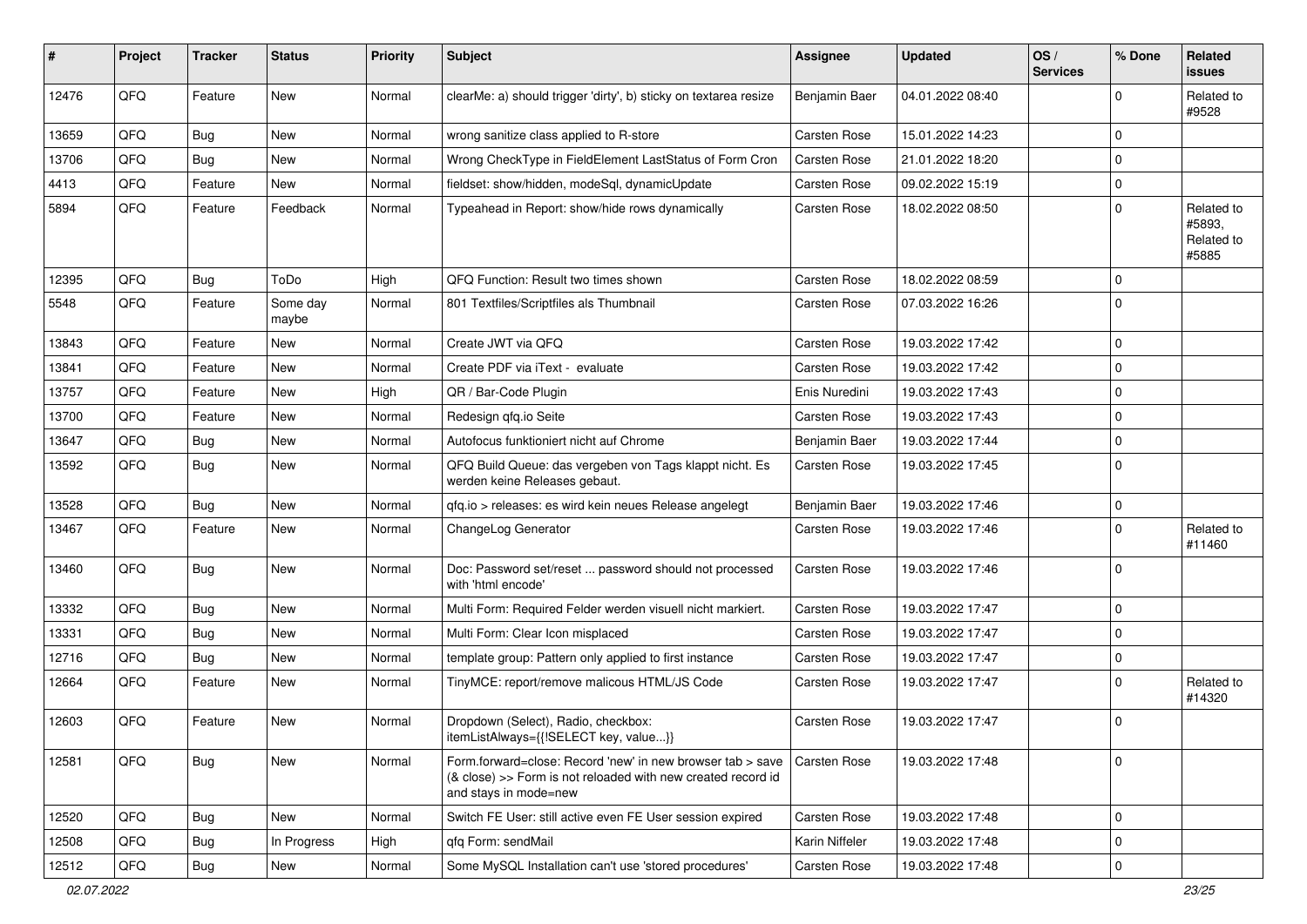| #     | Project | <b>Tracker</b> | <b>Status</b> | <b>Priority</b> | Subject                                                                               | Assignee            | <b>Updated</b>   | OS/<br><b>Services</b> | % Done       | Related<br>issues                                                                                                              |
|-------|---------|----------------|---------------|-----------------|---------------------------------------------------------------------------------------|---------------------|------------------|------------------------|--------------|--------------------------------------------------------------------------------------------------------------------------------|
| 12546 | QFQ     | <b>Bug</b>     | Feedback      | Normal          | Branch 'Development' - Unit Tests mit dirty workaround<br>angepasst                   | Carsten Rose        | 19.03.2022 17:48 |                        | $\Omega$     |                                                                                                                                |
| 12556 | QFQ     | Feature        | <b>New</b>    | Normal          | Pills Title: colored = static or dynamic on allrequiredgiven                          | Benjamin Baer       | 19.03.2022 17:49 |                        | $\mathbf 0$  |                                                                                                                                |
| 12714 | QFQ     | <b>Bug</b>     | <b>New</b>    | Normal          | Conversion of GIF to PDF broken when GIF contains Alpha.                              | <b>Carsten Rose</b> | 19.03.2022 17:49 |                        | $\mathbf 0$  |                                                                                                                                |
| 5366  | QFQ     | Feature        | Priorize      | Normal          | Saving with keyboard shortcuts                                                        | Benjamin Baer       | 21.03.2022 09:47 |                        | $\pmb{0}$    |                                                                                                                                |
| 6224  | QFQ     | Feature        | Priorize      | Normal          | Dynamic update: fade in/out fields                                                    | Benjamin Baer       | 21.03.2022 09:50 |                        | $\mathsf{O}$ |                                                                                                                                |
| 5562  | QFQ     | Feature        | Priorize      | Normal          | Drag'n'Drop fuer Uploads                                                              | Benjamin Baer       | 21.03.2022 09:52 |                        | $\mathbf 0$  | Related to<br>#9706                                                                                                            |
| 6801  | QFQ     | Feature        | Priorize      | Normal          | Fabric: Maximize / FullIscreen                                                        | Benjamin Baer       | 21.03.2022 09:56 |                        | $\mathbf 0$  |                                                                                                                                |
| 6140  | QFQ     | <b>Bug</b>     | Priorize      | Normal          | QFQ DnD Sort: Locked fields                                                           | Benjamin Baer       | 21.03.2022 09:56 |                        | $\Omega$     |                                                                                                                                |
| 7602  | QFQ     | Feature        | ToDo          | High            | Multi Select: with checkboxes                                                         | Benjamin Baer       | 22.03.2022 09:07 |                        | $\Omega$     |                                                                                                                                |
| 11892 | QFQ     | Feature        | New           | Normal          | tablesorter: columns with links are hard to order - new<br>qualifier 'Y: <ord>'</ord> | Enis Nuredini       | 23.03.2022 09:22 |                        | $\Omega$     |                                                                                                                                |
| 10463 | QFQ     | Feature        | New           | Normal          | Report link: expliztes setzen von HTML Tags (Bedarf fuer<br>'data-selenium' & 'id')   | Enis Nuredini       | 23.03.2022 09:23 |                        | $\mathbf 0$  | Related to<br>#7648                                                                                                            |
| 8891  | QFQ     | Bug            | New           | High            | formSubmitLog: do not log passwords                                                   | Enis Nuredini       | 25.03.2022 09:06 |                        | $\mathbf 0$  |                                                                                                                                |
| 13899 | QFQ     | <b>Bug</b>     | ToDo          | Normal          | Selenium: zum laufen bringen                                                          | Enis Nuredini       | 25.03.2022 10:24 |                        | $\mathbf 0$  |                                                                                                                                |
| 10569 | QFQ     | Feature        | Priorize      | Normal          | link_blank more safe                                                                  | Enis Nuredini       | 25.03.2022 12:44 |                        | $\mathbf 0$  |                                                                                                                                |
| 13900 | QFQ     | Feature        | Priorize      | Normal          | Selenium: Check das Cookie/PDF funktioniert                                           | Enis Nuredini       | 25.03.2022 12:45 |                        | $\Omega$     |                                                                                                                                |
| 13451 | QFQ     | <b>Bug</b>     | New           | Normal          | Character Counter / Max Character: Problem in Safari                                  | Carsten Rose        | 15.04.2022 17:18 |                        | $\Omega$     |                                                                                                                                |
| 14091 | QFQ     | Bug            | New           | Normal          | inconsistent template path for twig                                                   | <b>Carsten Rose</b> | 19.04.2022 18:36 |                        | $\mathbf 0$  |                                                                                                                                |
| 10979 | QFQ     | Feature        | New           | Normal          | Ajax Calls an API - dataReport                                                        | Carsten Rose        | 11.05.2022 12:15 |                        | $\mathbf 0$  |                                                                                                                                |
| 11517 | QFQ     | <b>Bug</b>     | In Progress   | Normal          | extraButtonInfo Broken for multiple FormElements                                      | Carsten Rose        | 12.05.2022 13:12 |                        | $\mathbf 0$  | Related to<br>#7890,<br>Related to<br>#3811, Has<br>duplicate<br>#10905, Has<br>duplicate<br>#10553, Has<br>duplicate<br>#6779 |
| 13767 | QFQ     | <b>Bug</b>     | Feedback      | Normal          | date/time-picker: required shows up/down button orange                                | Enis Nuredini       | 16.05.2022 23:16 |                        | $\mathbf 0$  |                                                                                                                                |
| 10782 | QFQ     | Feature        | Feedback      | Normal          | Tiny MCE: Image Upload                                                                | Enis Nuredini       | 16.05.2022 23:16 |                        | $\Omega$     | Related to<br>#12452                                                                                                           |
| 14245 | QFQ     | Bug            | New           | Normal          | Form Save Btn bleibt disabled wenn Datumsfeld über<br>Datepicker geändert             | Enis Nuredini       | 27.05.2022 13:45 |                        | $\Omega$     | Related to<br>#13689                                                                                                           |